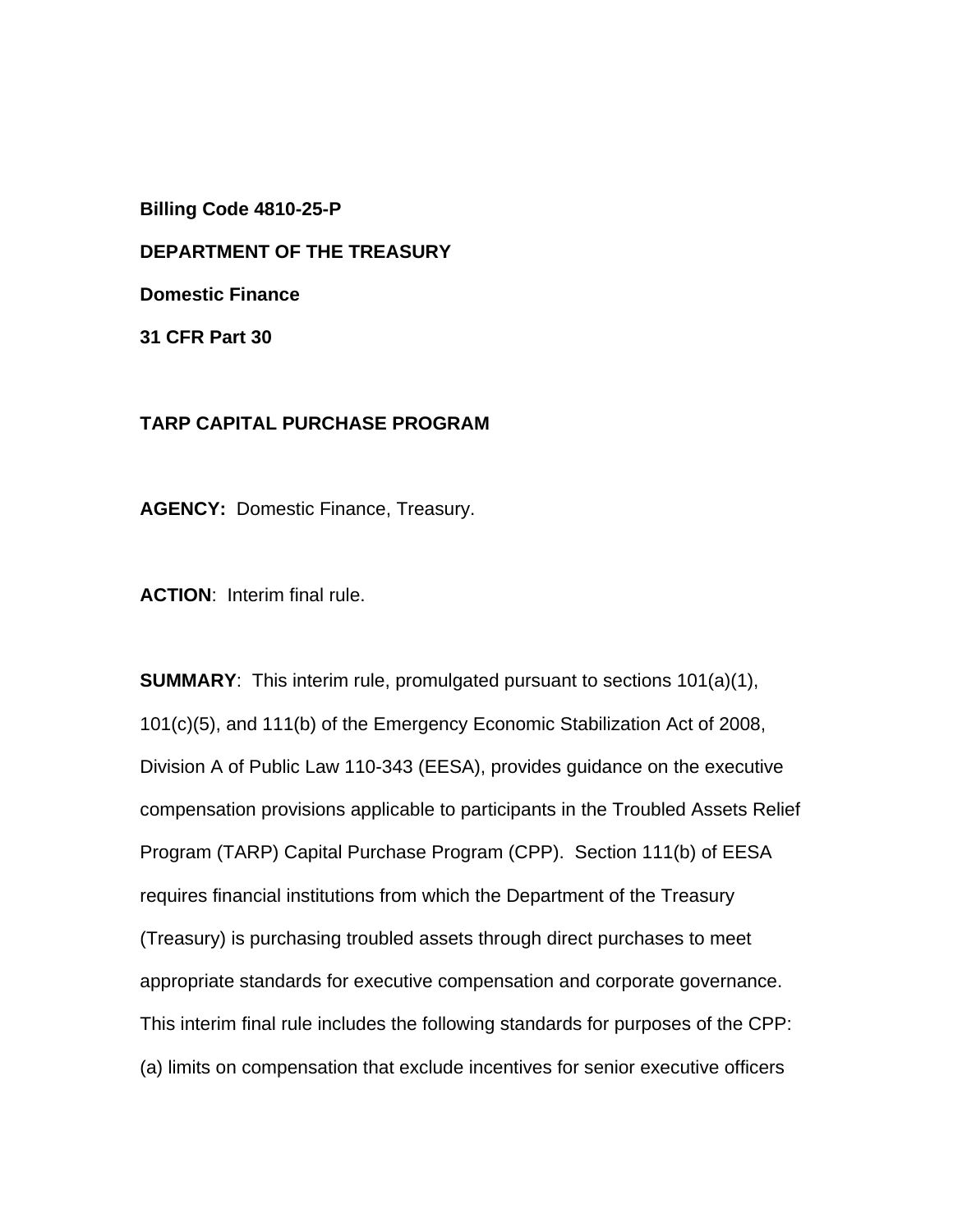(SEOs) of financial institutions to take unnecessary and excessive risks that threaten the value of the financial institution; (b) required recovery of any bonus or incentive compensation paid to a SEO based on statements of earnings, gains, or other criteria that are later proven to be materially inaccurate; (c) prohibition on the financial institution from making any golden parachute payment to any SEO; and (d) agreement to limit a claim to a federal income tax deduction for certain executive remuneration. These rules generally affect financial institutions that participate in the CPP, certain employers related to those financial institutions, and their officers.

**DATES**: Effective Date: These regulations are effective on [**INSERT DATE OF PUBLICATION IN THE FEDERAL REGISTER**]. Comment due date: [**INSERT DATE THAT IS THIRTY DAYS AFTER DATE OF PUBLICATION IN THE FEDERAL REGISTER**]**.**

**ADDRESSES:** The Treasury requests comments on the topics addressed in this interim rule. Comments may be submitted to the Treasury by any of the following methods: Submit electronic comments through the federal government erulemaking portal, www.regulations.gov or by email to executivecompensationcomments@do.treas.gov or send paper comments in triplicate to Executive Compensation Comments, Office of Financial Institutions Policy, Room 1418, Department of the Treasury, 1500 Pennsylvania Avenue,

NW, Washington, DC 20220.

 In general, the Treasury will post all comments to www.regulations.gov without change, including any business or personal information provided such as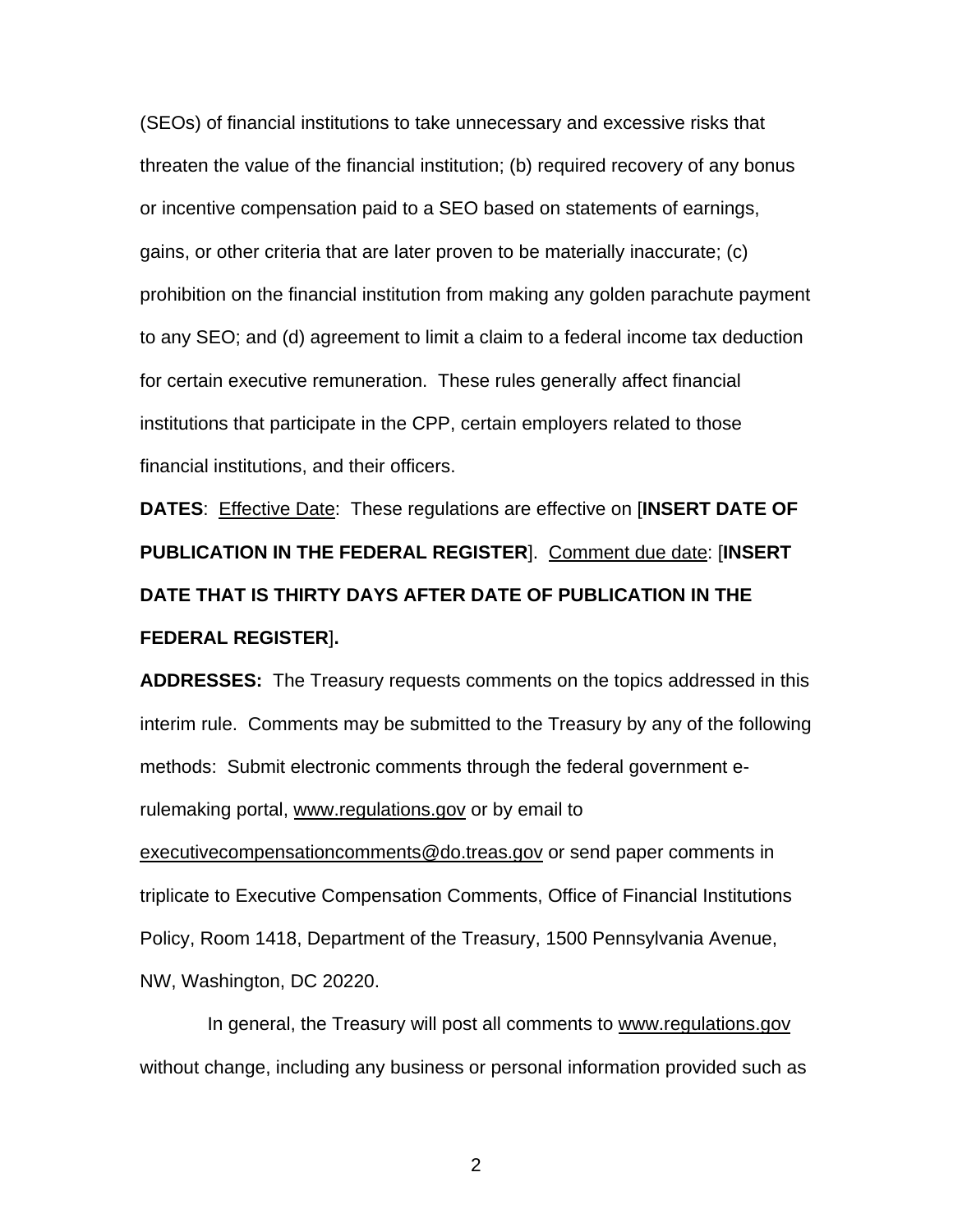names, addresses, e-mail addresses, or telephone numbers. The Treasury will also make such comments available for public inspection and copying in the Treasury's Library, Room 1428, Main Department Building, 1500 Pennsylvania Avenue, NW, Washington, DC 20220, on official business days between the hours of 10:00 a.m. and 5:00 p.m. Eastern Time. You can make an appointment to inspect comments by telephoning (202) 622-0990. All comments, including attachments and other supporting materials, received are part of the public record and subject to public disclosure. You should submit only information that you wish to make available publicly.

**FOR FURTHER INFORMATION CONTACT:** For further information regarding this interim rule contact the Office of Domestic Finance, the Treasury, at (202) 927-6618.

#### **SUPPLEMENTARY INFORMATION:**

#### I. Background.

This document adds 31 CFR Part 30 under section 111(b) of the Emergency Economic Stabilization Act of 2008, Div. A of Pub. Law No. 110-343 (EESA) with respect to the Troubled Assets Relief Program (TARP) Capital Purchase Program (CPP) established by the Department of the Treasury (Treasury) under EESA. Section 101(a) of EESA authorizes the Secretary of the Treasury to establish a TARP to "purchase, and to make and fund commitments to purchase, troubled assets from any financial institution, on such terms and conditions as are determined by the Secretary, and in accordance with this Act and policies and procedures developed and published by the Secretary." Section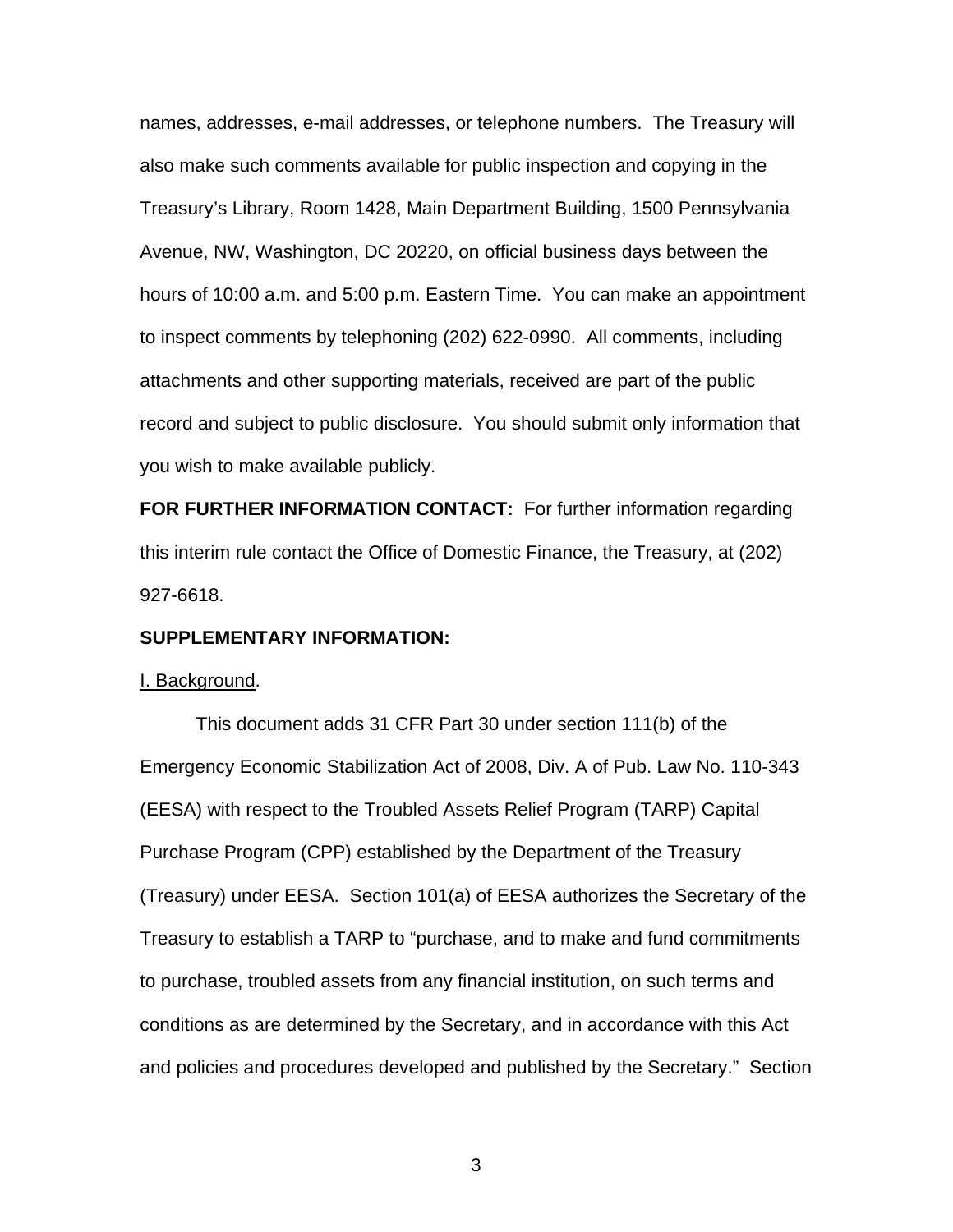120 of EESA provides that the TARP authorities generally terminate on December 31, 2009, unless extended upon certification by the Secretary of the Treasury to Congress, but in no event later than two years from the date of enactment of EESA (October 3, 2008) (the TARP authorities period). Thus, the TARP authorities period is the period from October 3, 2008 to December 31, 2009 or, if extended, the period from October 3, 2008 to the date so extended, but not later than October 3, 2010.

Section 111 of EESA provides that certain financial institutions that sell assets to the Treasury may be subject to specified executive compensation standards. In the case of auction purchases from a financial institution that has sold assets in an amount that exceeds \$300 million in the aggregate (including direct purchases), the financial institution is prohibited under section 111(c) of EESA from entering into any new employment contract with a senior executive officer (SEO) that provides a golden parachute to the SEO in the event of the SEO's involuntary termination, or in connection with the financial institution's bankruptcy filing, insolvency, or receivership. This prohibition applies during the TARP authorities period. The Treasury has issued separate guidance on this provision (Notice 2008-TAAP).

In addition, for auction purchases, section 302 of EESA includes tax provisions as amendments to sections 162(m) and 280G of the Internal Revenue Code (26 U.S.C. 162(m) and 280G) that address compensation paid to certain executive officers employed by financial institutions that sell assets under TARP. Section 302(a) of EESA amended 26 U.S.C. 162(m) to add a new paragraph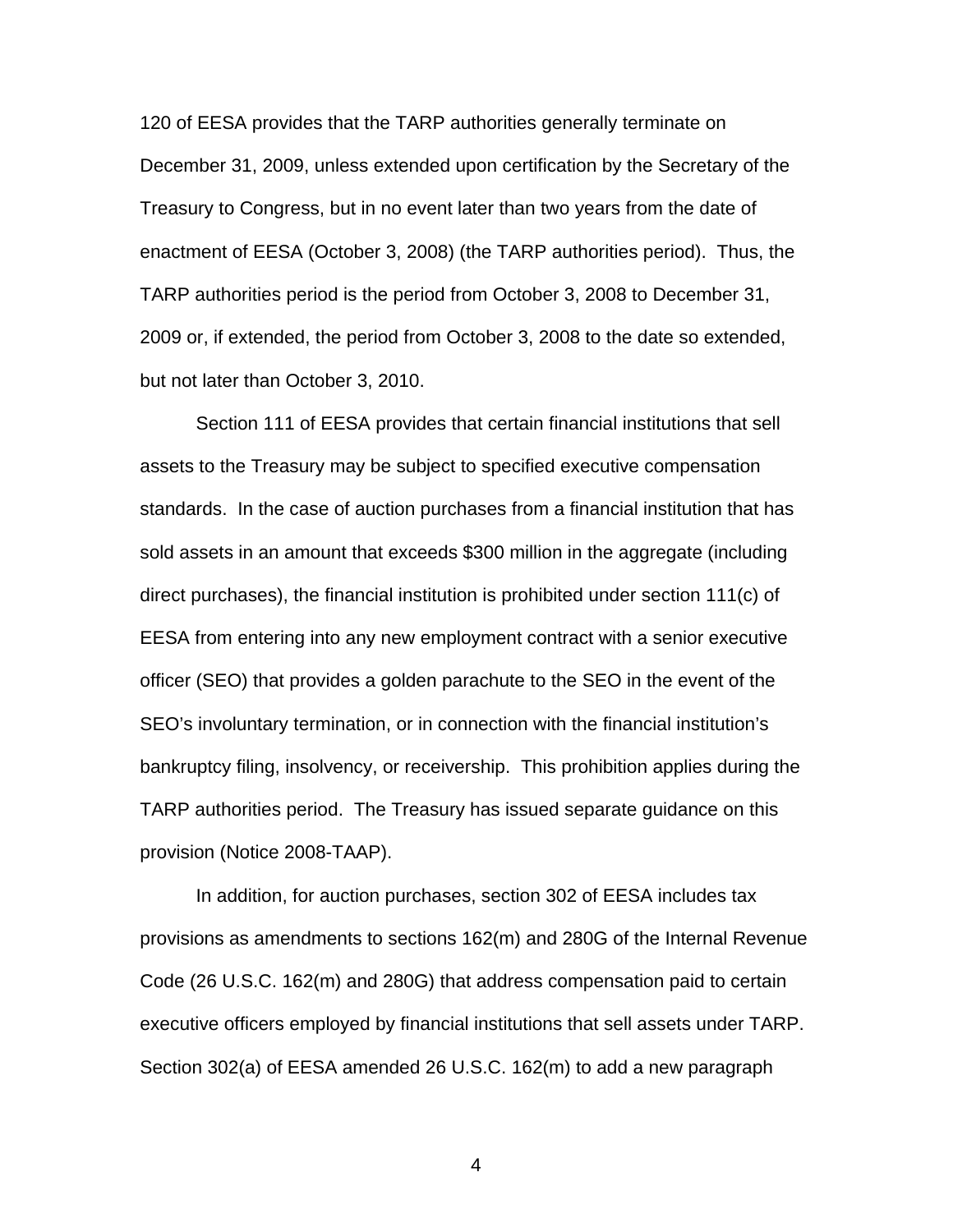(m)(5), which reduces the deduction limit to \$500,000 in the case of "executive remuneration" and "deferred deduction executive remuneration." This limit applies only to certain employers participating in an auction purchase and only for certain taxable years. Employers covered under 26 U.S.C. 162(m)(5) are not limited to publicly held corporations (nor even to corporations). The exception for performance-based compensation and certain other exceptions do not apply in the case of executive compensation covered under 26 U.S.C. 162(m)(5). The Treasury and the Internal Revenue Service have issued guidance on these provisions (I.R.S. Notice 2008-94).

In the case of direct purchases, section 111(b)(1) of EESA requires financial institutions to meet appropriate standards for executive compensation and corporate governance as set forth by the Secretary of the Treasury. These standards apply to the SEOs of the financial institutions while the Treasury holds an equity or debt position in the financial institution acquired under the CPP. Section 111(b)(2) of EESA requires that at least three criteria be satisfied by financial institutions from which the Treasury directly purchases troubled assets and takes a meaningful equity or debt position. The following describes these criteria.

Section 111(b)(2)(A) of EESA requires "limits on compensation that exclude incentives for senior executive officers of a financial institution to take unnecessary and excessive risks that threaten the value of the financial institution during the period that the Secretary holds an equity or debt position in the financial institution."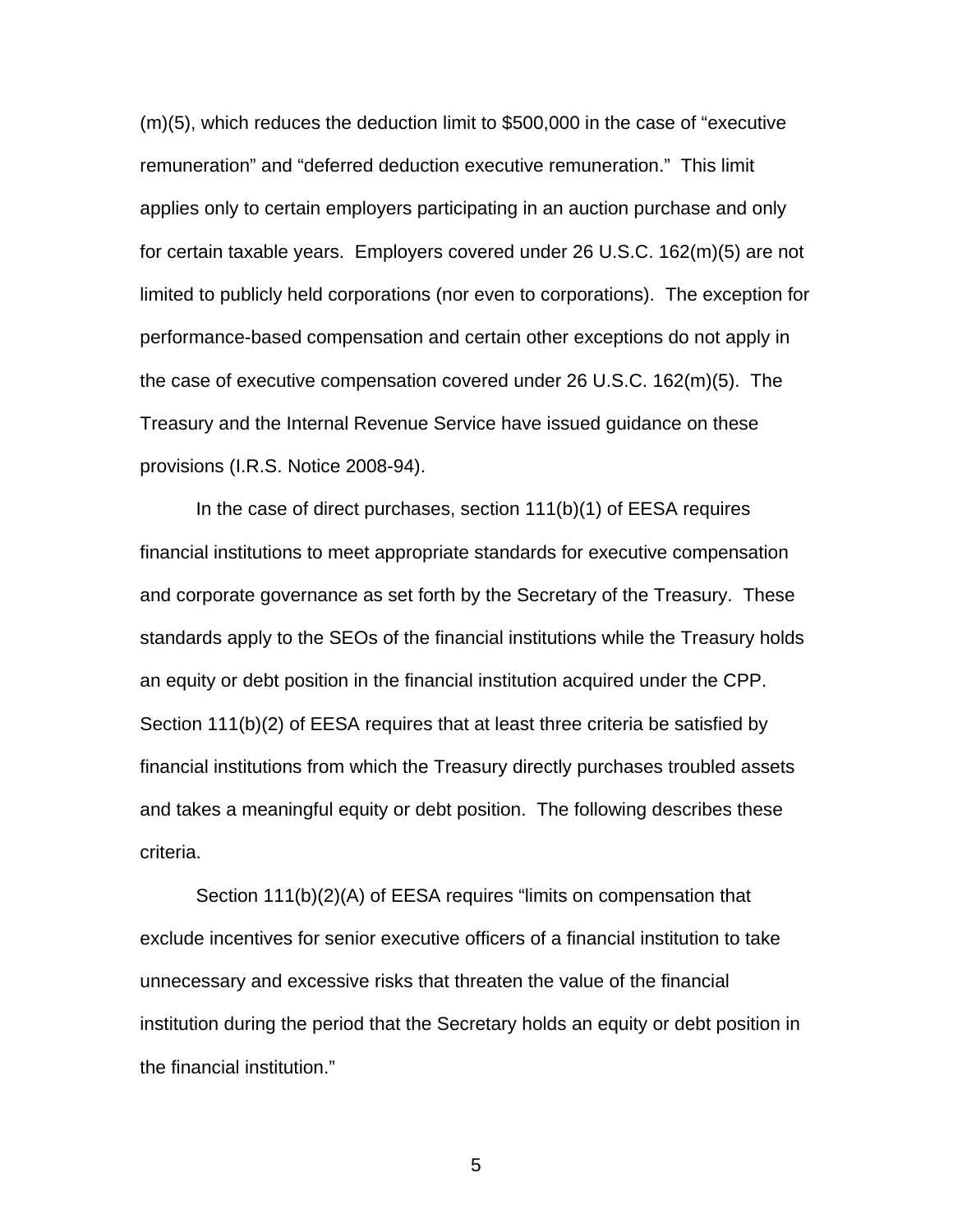Section 111(b)(2)(B) of EESA requires "a provision for the recovery by the financial institution of any bonus or incentive compensation paid to a senior executive officer based on statements of earnings, gains, or other criteria that are later proven to be materially inaccurate."

 Section 111(b)(2)(C) of EESA requires "a prohibition on the financial institution making any golden parachute payment to its senior executive officer during the period that the Secretary holds an equity or debt position in the financial institution."

Treasury Notice 2008-PSSFI addresses these provisions under section 111(b) of EESA as they apply to financial institutions participating in programs for systemically significant failing institutions. Further guidance will be issued for any additional programs.

These regulations are being issued as interim final regulations to implement the purpose of EESA, which is to provide immediately authority and facilities that the Secretary of the Treasury can use to restore liquidity and stability to the financial system of the United States. Thus, to encourage financial institutions to choose to participate in the CPP, these regulations provide those institutions with information with respect to the applicable executive compensation and corporate governance rules that will apply under the CPP. II. This Interim Rule.

These interim final regulations provide guidance on the executive compensation and corporate governance provisions of section 111(b) of EESA with respect to the CPP. They are written in question and answer format.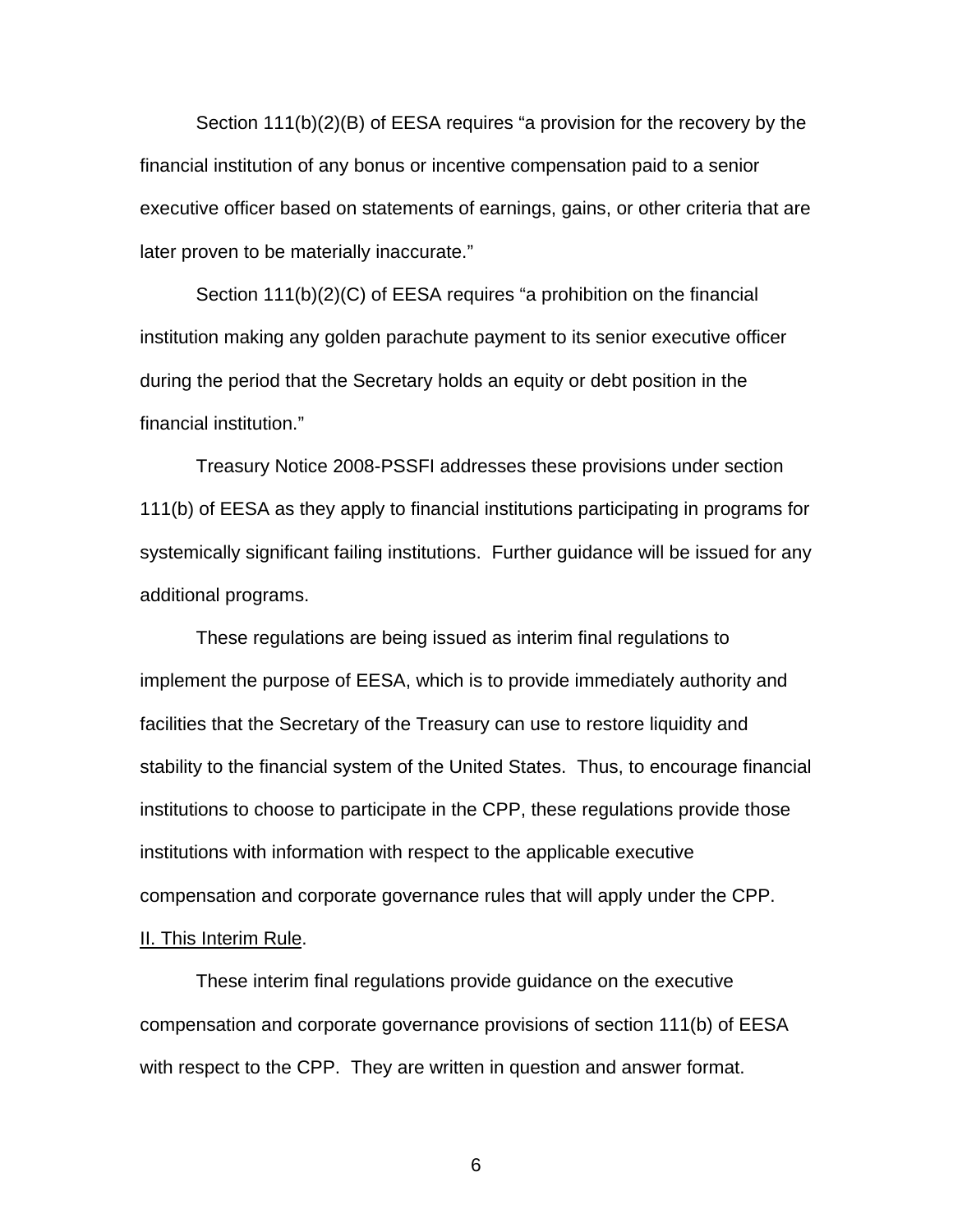The regulations clarify that the requirements of section 111(b) of EESA apply not only to the financial institution that participates in the CPP, but also to any other entity in its controlled group. For this purpose, the controlled group rules in section 414(b) and (c) of the Internal Revenue Code (26 U.S.C. 414(b) and (c)) apply, but only taking into account parent-subsidiary relationships, not brother-sister relationships. These tax rules generally base control on an 80 percent ownership basis. Thus, these interim regulations apply to controlled groups in a manner similar to the executive compensation provisions of section 302(a) of EESA, which added 26 U.S.C. 162(m)(5) and 26 U.S.C. 280G(e) to the Internal Revenue Code, providing special tax treatment for executive compensation for employers participating in the TARP. See 26 U.S.C. 162(m)(5)(B)(iii) and 26 U.S.C. 280G(e)(2)(A).

 The requirements in section 111(b) apply with respect to certain executive officers identified in § 30.2 (Q-2) of the regulations. The determination of these executive officers is made based on rules similar to those set forth in the federal securities laws and generally apply to the chief executive officer, the chief financial officer, and the three mostly highly compensated executive officers. The three most highly compensated executive officers are determined according to the requirements in Item 402 of Regulation S-K under the federal securities law (17 CFR 229.402) by reference to the total compensation for the last completed fiscal year. Until the compensation data for the current fiscal year are available, the financial institution should make its best efforts to identify the three most highly compensated executive officers for the current fiscal year.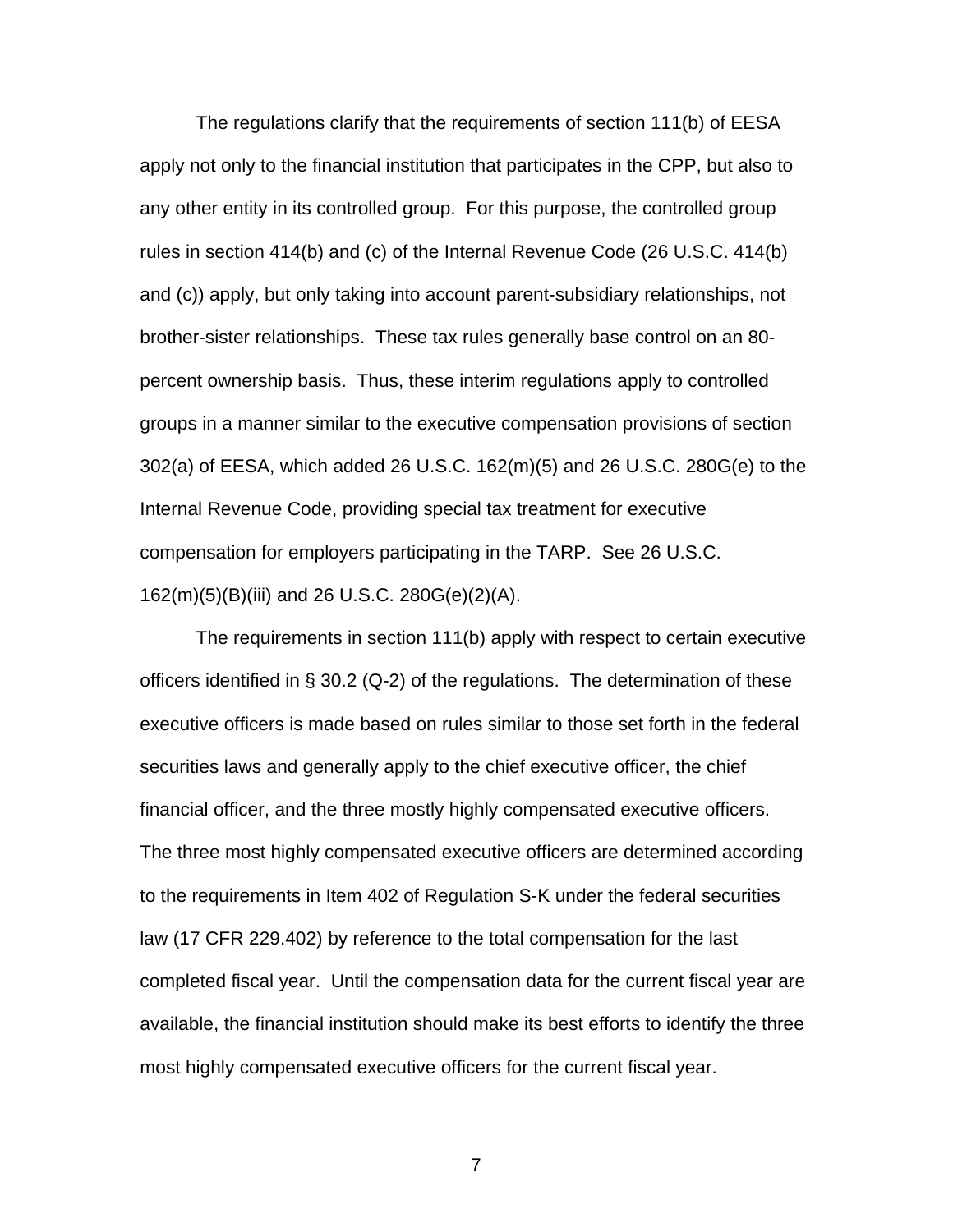Analogous rules apply to financial institutions that do not have securities registered with the Securities and Exchange Commission (SEC) pursuant to the federal securities laws.

 With respect to section 111(b)(2)(A) for purposes of participation in the CPP, the interim final regulations require the financial institution's compensation committee to identify the features in the financial institution's SEO incentive compensation arrangements that could lead SEOs to take unnecessary and excessive risks that could threaten the value of the financial institution. The regulations require that the compensation committee review the SEO incentive compensation arrangements with the financial institution's senior risk officers, or other personnel acting in a similar capacity, to ensure that SEOs are not encouraged to take such risks. The regulations require such review promptly, and in no case more than 90 days, after the purchase under the CPP.

The regulations also require that the compensation committee meet at least annually with the financial institution's senior risk officers to discuss and review the relationship between the financial institution's risk management policies and practices and the SEO incentive compensation arrangements.

In addition, the regulations require the compensation committee to certify that it has completed the reviews of the SEO incentive compensation arrangements as outlined above. Financial institutions with securities registered with the SEC pursuant to the federal securities laws should provide these certifications in the Compensation Discussion and Analysis required pursuant to Item 402(b) of Regulation S-K under the federal securities laws (17 CFR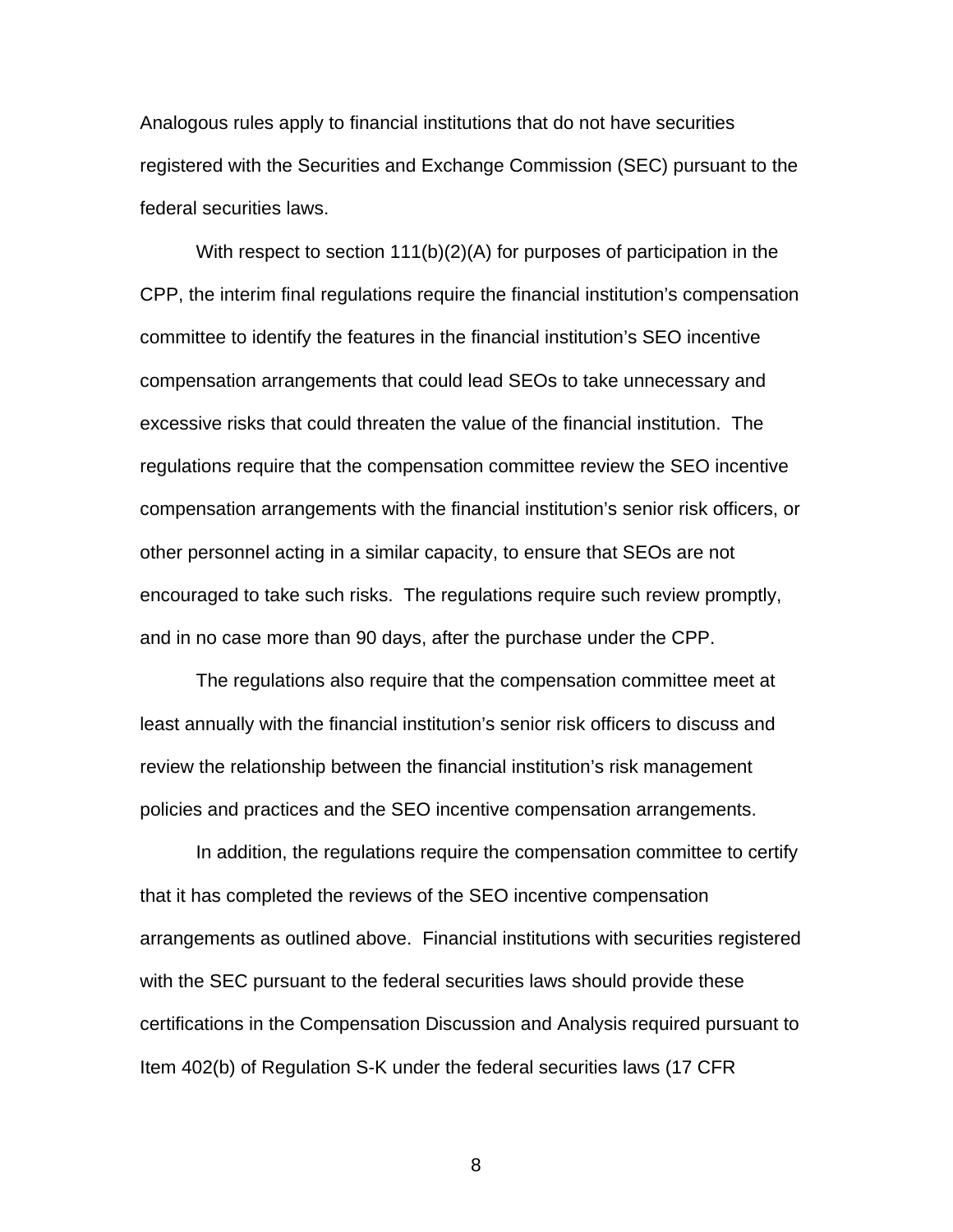229.402). Those financial institutions that do not have securities registered with the SEC pursuant to the federal securities laws are required to provide the certifications to their primary regulatory agency.

 With respect to section 111(b)(2)(B) of EESA for purposes of participation in the CPP, the interim final regulations provide that the SEO bonus and incentive compensation paid during the period that the Treasury holds an equity or debt position acquired under the CPP must be subject to recovery or "clawback" by the financial institution if the payments were based on materially inaccurate financial statements and any other materially inaccurate performance metric criteria. The regulations include a comparison of this requirement to section 304 of the Sarbanes-Oxley Act of 2002 (Sarbanes-Oxley) (Pub. Law No. 107-204).

With respect to section 111(b)(2)(C) of EESA for purposes of participation in the CPP, the interim final regulations prohibit a financial institution from making any golden parachute payment to a SEO during the period the Treasury holds an equity or debt position acquired under the CPP. The regulations define a golden parachute payment in the same way as under 26 U.S.C. 280G as applied with respect to new paragraph (e) of 26 U.S.C. 280G, added by section 302(a) of EESA relating to golden parachute payments. Thus, a golden parachute payment means any payment in the nature of compensation to (or for the benefit of) a SEO made on account of an applicable severance from employment to the extent the aggregate present value of such payments equals or exceeds an amount equal to three times the SEO's base amount. The term "base amount"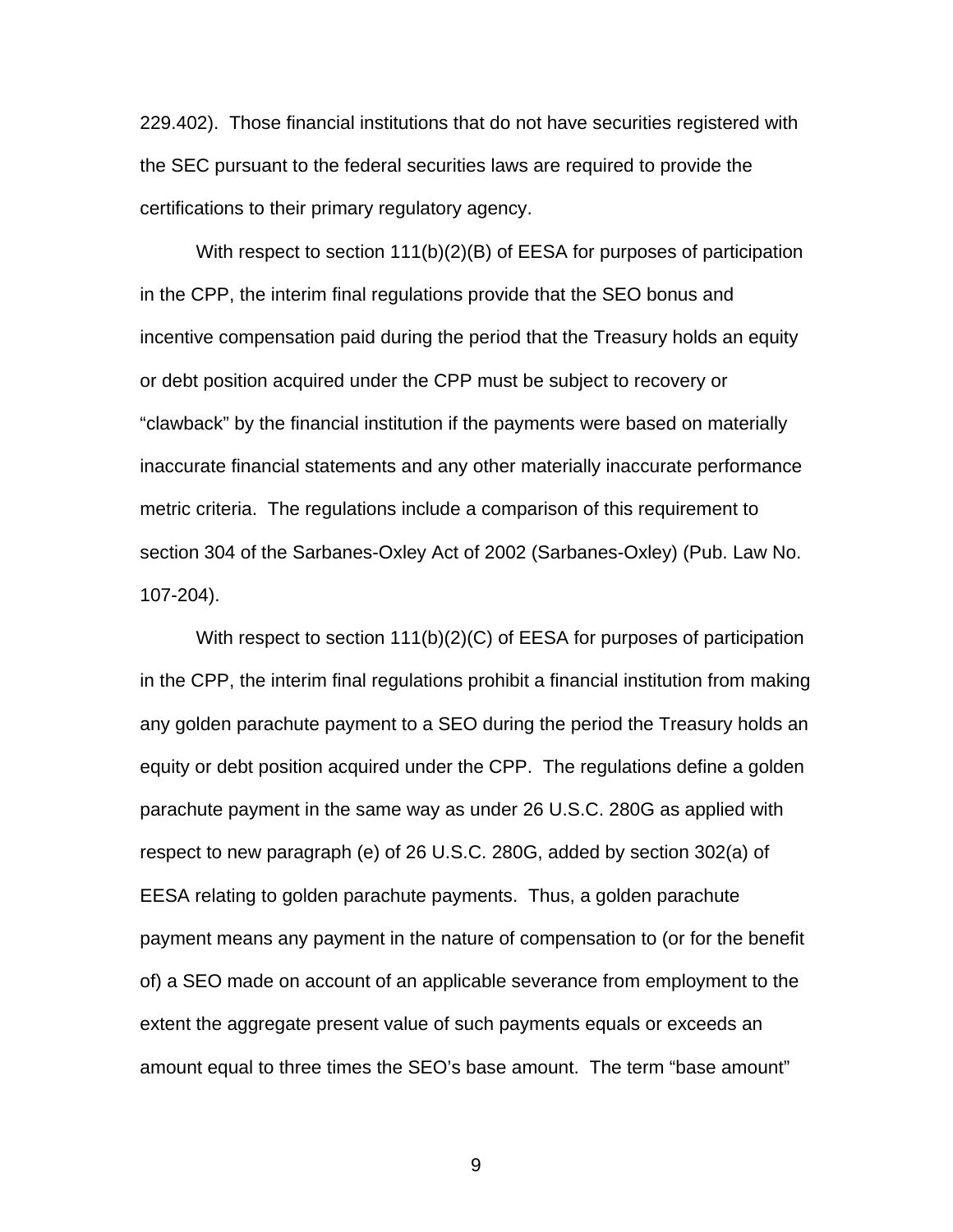for a SEO has the meaning set forth in 26 U.S.C. 280G(b)(3) and 26 CFR 1.280G-1, Q&A-34 (except that references to "change in ownership or control" are treated as referring to an "applicable severance from employment").

 The regulations define an applicable severance from employment as any SEO's severance from employment with the financial institution (i) by reason of involuntary termination of employment with the financial institution or with an entity that is treated as the same employer as the financial institution under the controlled group rules or (ii) in connection with any bankruptcy filing, insolvency, or receivership of the financial institution or of an entity that is treated as the same employer as the financial institution under the controlled group rules. The regulations define an involuntary termination of employment and set forth rules for determining when a payment on account of an applicable severance from employment occurs. These rules are substantially the same as the standards in IRS Notice 2008-94 regarding new paragraph (e) of 26 U.S.C. 280G, and are also generally similar to the pre-existing standards under 26 U.S.C. 280G (see 26 CFR 1.280G-1, Q&A-22(a)).

 The regulations include a special rule for cases in which a financial institution (target) that has sold troubled assets to the Treasury through the CPP is acquired by an entity (acquirer) in an acquisition of any form. Under this rule, acquirer does not become subject to section 111(b) of EESA merely as a result of the acquisition. The rule applies only if the acquirer is not related to target and treats target as related if stock or other interests of target are treated (under 26 U.S.C. 318(a) other than paragraph (4) thereof) as owned by acquirer. With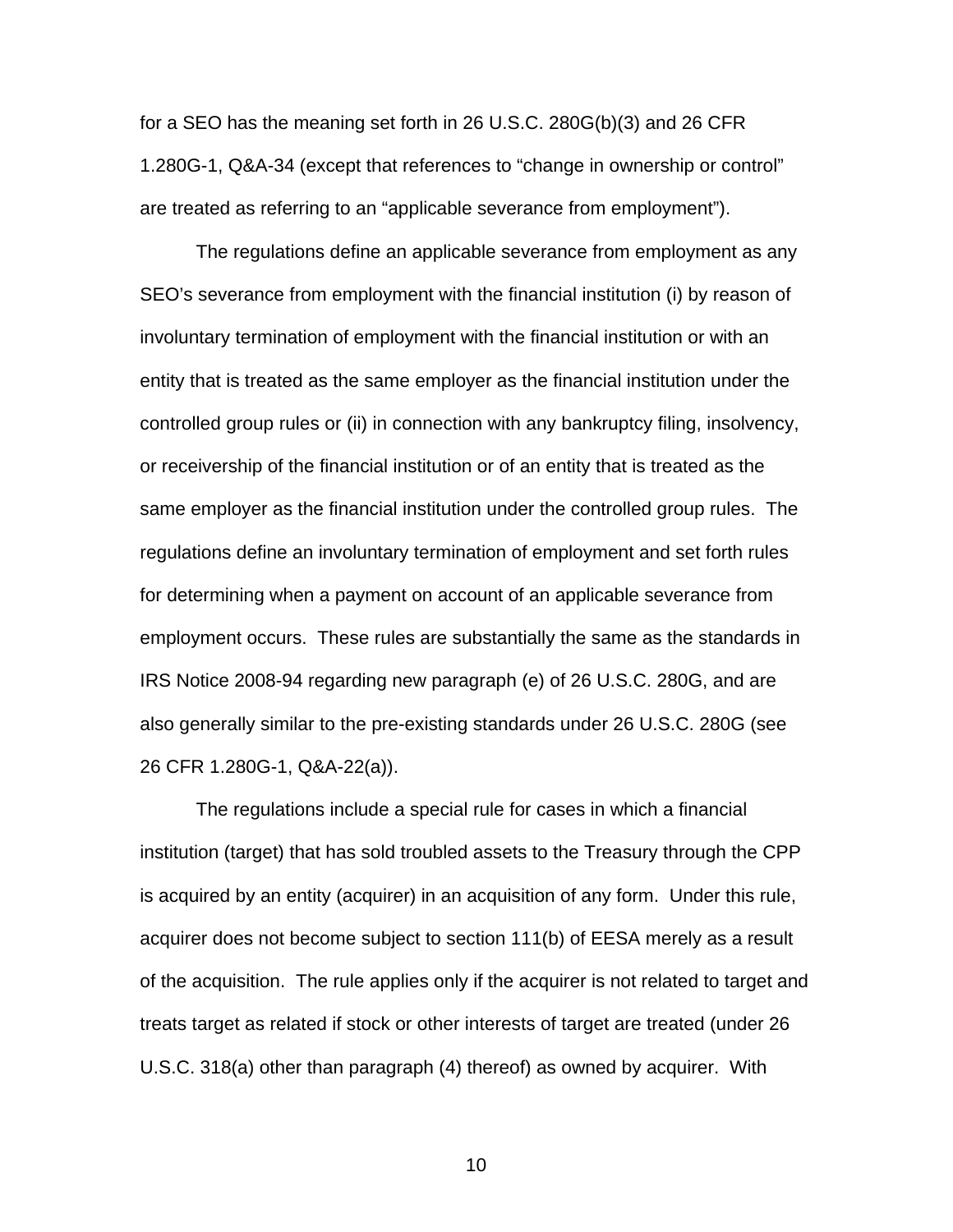respect to target, any employees of target who are SEOs prior to the acquisition will be subject to section 111(b) of EESA until after the first anniversary following the acquisition.

The regulations set forth an additional standard for executive compensation and corporate governance under section 111(b)(1) of EESA. Under this standard, the financial institution must agree, as a condition to participate in the CPP, that no deduction will be claimed for federal income tax purposes for remuneration that would not be deductible if 26 U.S.C. 162(m)(5) were to apply to the financial institution. For this purpose, during the period that the Treasury holds an equity or debt position in the financial institution acquired under the CPP: (i) the financial institution (including entities in its controlled group) is treated as an "applicable employer," (ii) its SEOs are treated as "covered executives," and (iii) any taxable year that includes any portion of that period is treated as an "applicable taxable year," each as defined in 26 U.S.C. 162(m)(5), except that the dollar limitation and the remuneration for the taxable year are prorated for the portion of the taxable year that the Treasury holds an equity or debt position in the financial institution under the CPP. The Secretary has determined that this is an appropriate standard for executive compensation for the CPP. This rule only applies for taxable years that include the period that the Treasury holds an equity or debt position in the financial institution acquired under the CPP. This standard applies even though the financial institution is not subject to 26 U.S.C. 162(m)(5) and only limits the amount of the deduction that may be claimed. Thus, no deduction may be claimed for remuneration during a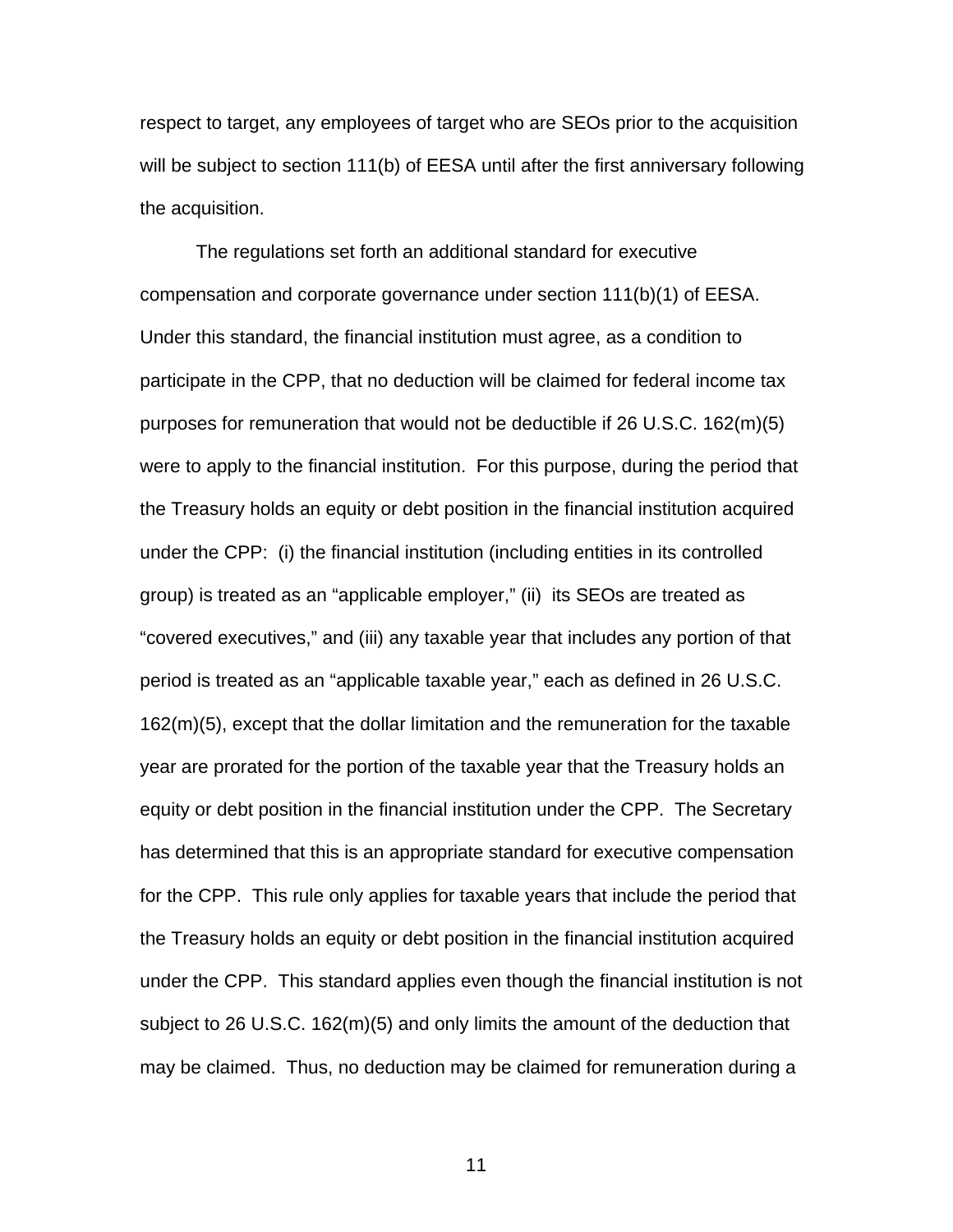taxable year for compensation in excess of \$500,000 for a SEO, and the special rules relating to deferred deduction executive remuneration would also apply. See I.R.S. Notice 2008-94 for additional information regarding the deduction limit under 26 U.S.C. 162(m)(5).

#### III. Procedural Requirements.

#### Justification for Interim Rulemaking

 This rule is promulgated pursuant to EESA, the purpose of which is to immediately provide authority and facilities that the Secretary of the Treasury can use to restore liquidity and stability to the financial system of the United States. Specifically, this rule implements certain provisions of section 111 of EESA, which sets forth executive compensation standards for financial institutions that sell troubled assets to the Treasury under EESA. The statute provides that the Secretary may issue guidance and regulations to carry out these provisions and that such guidance and regulations may be effective upon issuance.

In order to encourage financial institutions to choose to participate in the CPP, those institutions must have timely and reliable information with respect to the applicable executive compensation and corporate governance rules that will apply under the program. Accordingly, because EESA authorizes section 111 guidance to be immediately effective and because of exigencies in the financial markets, the Treasury finds that it would be contrary to the public interest, pursuant to 5 U.S.C. 553(b)(B), to delay the issuance of this rule pending an opportunity for public comment and good cause exists to dispense with this requirement. For the same reasons, pursuant to 5 U.S.C. 553(d)(3), the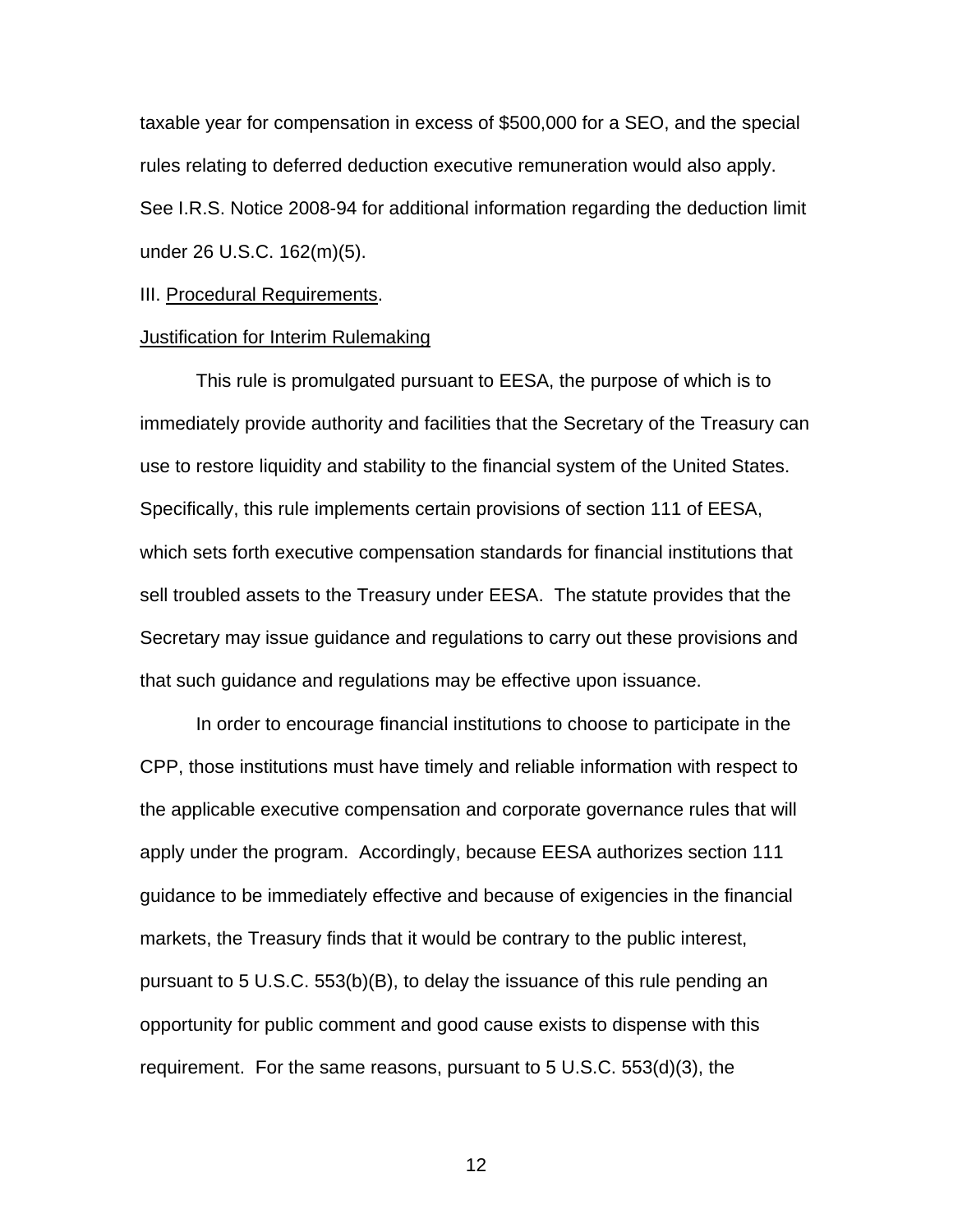Treasury has determined that there is good cause for the interim final rule to become effective immediately upon publication. While this regulation is effective immediately upon publication, the Treasury is inviting public comment on the regulation during a thirty-day period and will consider all comments in developing a final rule.

### Regulatory Planning and Review

 The rule does not meet the criteria for a "significant regulatory action" as defined in Executive Order 12866. Therefore, the regulatory review procedures contained therein do not apply.

### Regulatory Flexibility Act

Because no notice of proposed rulemaking is required, this rule is not

subject to the provisions of the Regulatory Flexibility Act (5 U.S.C chapter 6).

### List of Subjects in 31 CFR Part 30

Executive compensation, Troubled assets.

For the reasons set out in the preamble, Title 31 of the CFR is amended

as follows:

### **PART 30 – TARP CAPITAL PURCHASE PROGRAM**

1. Add part 30 to read as follows:

### **PART 30 – TARP CAPITAL PURCHASE PROGRAM**

**Sec.** 

**30.0 Executive compensation and corporate governance.** 

**30.1 Q-1: To what financial institutions does this part apply?** 

**30.2 Q-2: Who is a senior executive officer (SEO) under section 111 of EESA?** 

**30.3 Q-3: What actions are necessary for a financial institution participating in the CPP to comply with section 111(b)(2)(A) of EESA?**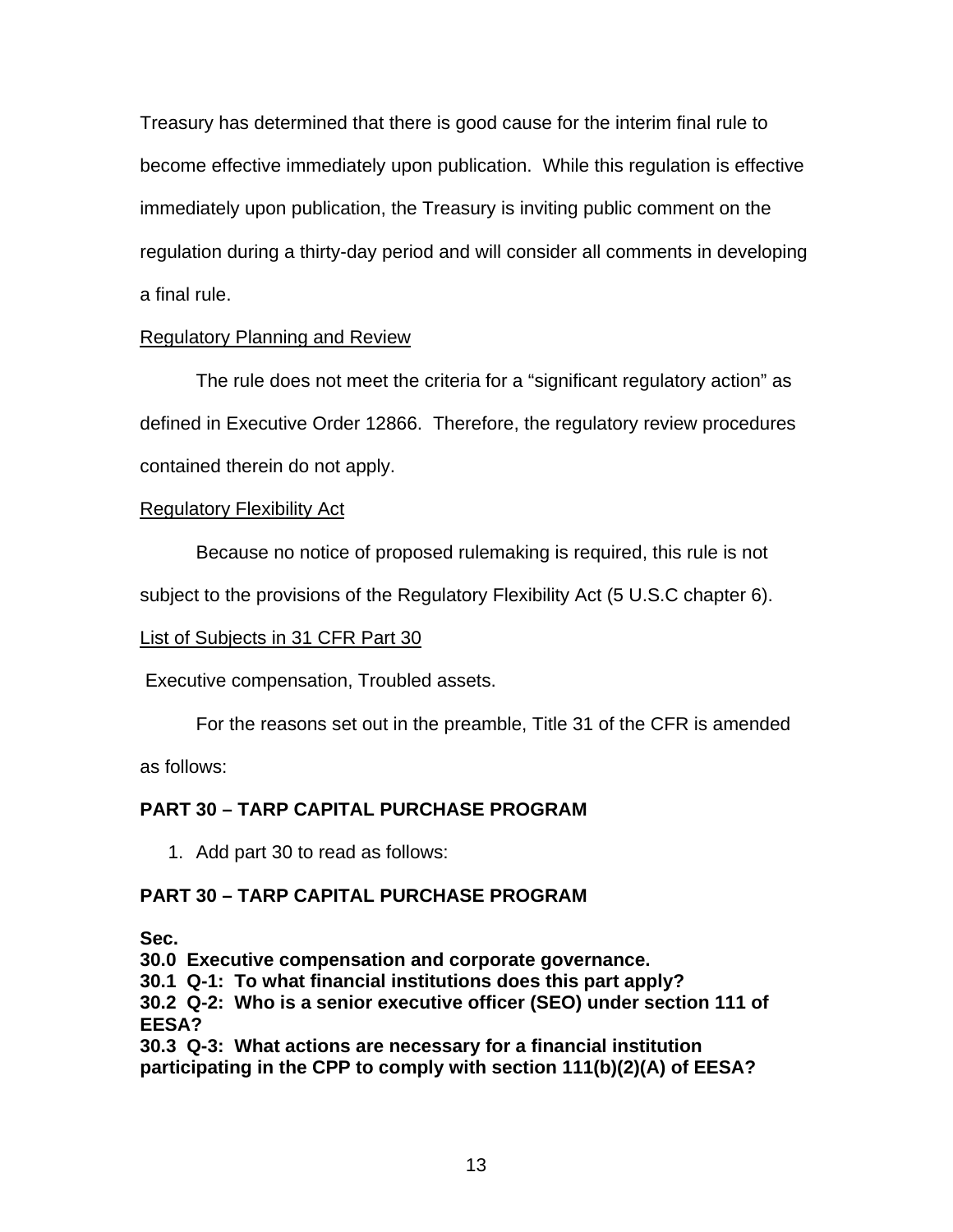**30.4 Q-4: How should the financial institution comply with the standard under Q&A-3 of this section that the compensation committee, or a committee acting in a similar capacity, review the SEO incentive compensation arrangements to ensure that the SEO incentive compensation arrangements do not encourage the SEOs to take unnecessary and excessive risks that threaten the value of the financial institution?** 

**30.5 Q-5: How should the financial institution comply with the certification requirements under Q&A-3 of this section?** 

**30.6 Q-6: What actions are necessary for a financial institution participating in the CPP to comply with section 111(b)(2)(B) of EESA? 30.7 Q-7: How do the standards under section 111(b)(2)(B) of EESA differ from section 304 of the Sarbanes-Oxley Act of 2002 (Sarbanes-Oxley) (Pub. Law No. 107-204)?** 

**30.8 Q-8: What actions are necessary for a financial institution participating in the CPP to comply with section 111(b)(2)(C) of EESA? 30.9 Q-9: What is a golden parachute payment under section 111(b) of EESA?** 

**30.10 Q-10: Are there other conditions that are required under the executive compensation and corporate governance standards in section 111(b)(1) of EESA?** 

**30.11 Q-11: How does section 111(b) of EESA operate in connection with an acquisition, merger, or reorganization?** 

**Authority**: Section 111(b) of the Emergency Economic Stabilization Act of 2008, Div. A of Pub. L. 110-343; 122 Stat 3765.

### **§ 30.0 Executive compensation and corporate governance**.

The following questions and answers reflect the executive compensation

and corporate governance requirements of section 111(b) of the Emergency

Economic Stabilization Act of 2008, Div. A of Pub. Law No. 110-343 (EESA) with

respect to participation in the Troubled Assets Relief Program (TARP) Capital

Purchase Program (CPP) established by the Treasury thereunder:

### **§ 30.1 Q-1: To what financial institutions does this part apply?**

#### (a) General rule. This part applies to any financial institution that

participates in the CPP.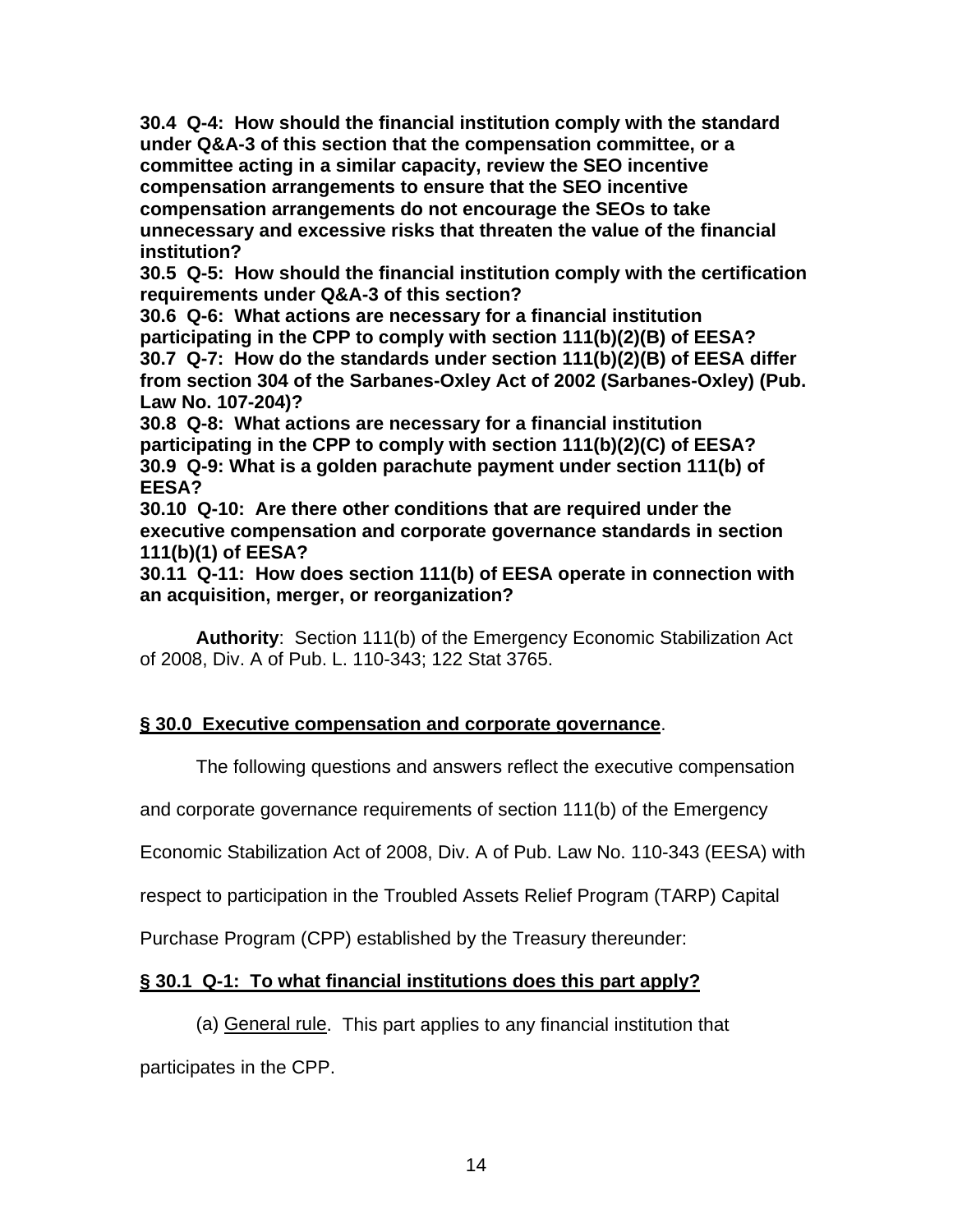(b) Controlled group rules. For purposes of section 111(b) of EESA, two or more persons who are treated as a single employer under section 26 U.S.C. 414(b) (employees of a controlled group of corporations) and section 26 U.S.C. 414(c) (employees of partnerships, proprietorships, etc., that are under common control) are treated as a single employer. However, for purposes of section 111(b) of EESA, the rules for brother-sister controlled groups and combined groups are disregarded (including disregarding the rules in section 26 U.S.C. 1563(a)(2) and (a)(3) with respect to corporations and the parallel rules that are in section 26 CFR 1.414(c)-2(c) with respect to other organizations conducting trades or businesses). See § 30.11 (Q-11) of this part for special rules where a financial institution is acquired.

### **§ 30.2 Q-2: Who is a senior executive officer (SEO) under section 111 of EESA?**

(a) General definition. A SEO means a "named executive officer" as defined in Item 402 of Regulation S-K under the federal securities laws (17 CFR 229.402) who: (1) is employed by a financial institution that is participating in the CPP while the Treasury holds an equity or debt position acquired under the CPP; and (2)(i) is the principal executive officer (PEO) (or person acting in a similar capacity) of such financial institution (or, in the case of a controlled group, of the parent entity); (ii) the principal financial officer (PFO) (or person acting in a similar capacity) of such financial institution (or, in the case of a controlled group, of the parent entity); or (iii) one of the three most highly compensated executive officers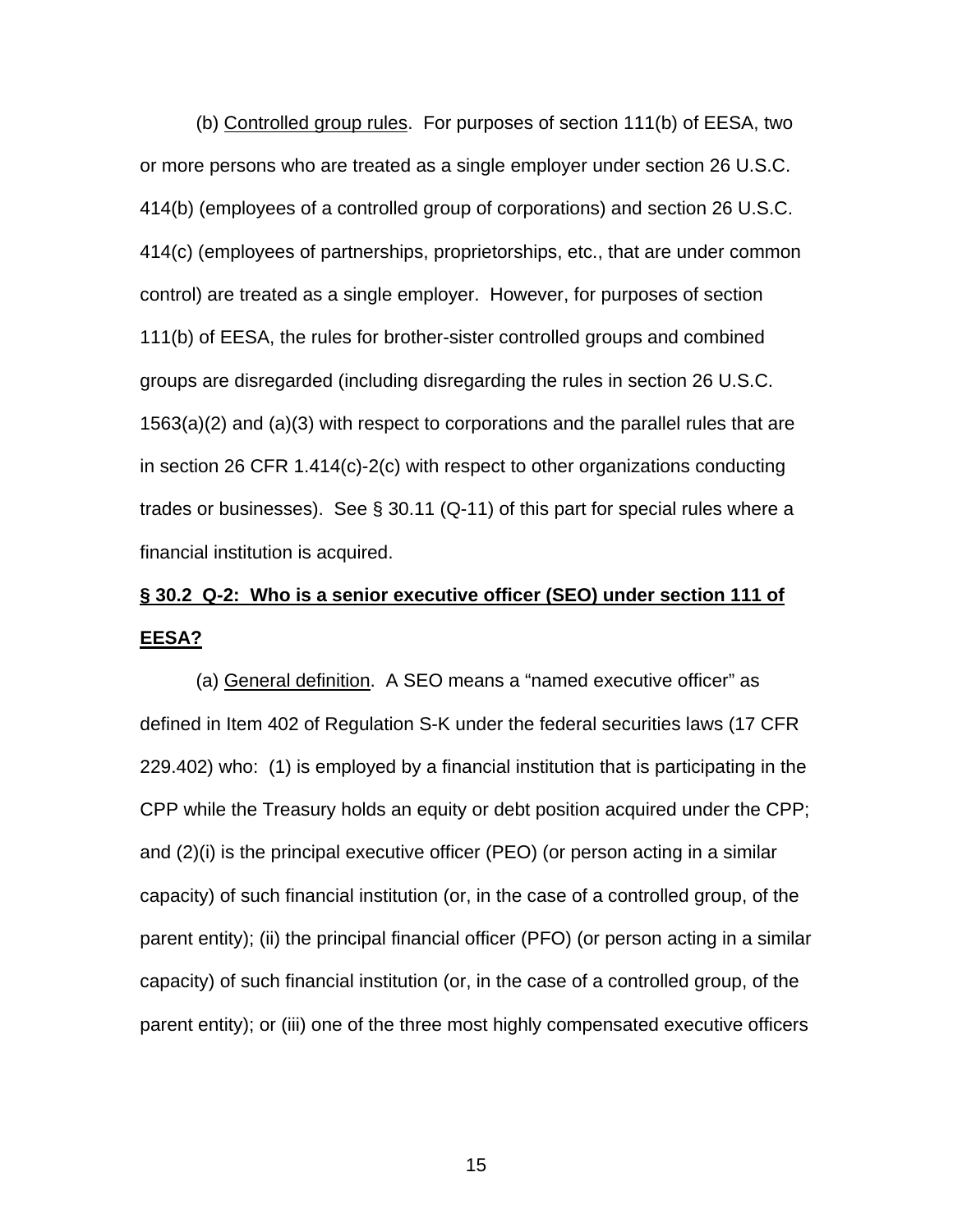of such financial institution (or the financial institution's controlled group) other than the PEO or the PFO.

(b) Determination of three most highly compensated executive officers. For financial institutions with securities registered with the Securities and Exchange Commission (SEC) pursuant to the federal securities law, the three most highly compensated executive officers are determined according to the requirements in Item 402 of Regulation S-K under the federal securities laws (17 CFR 229.402). The term "executive officer" has the same meaning as defined in Rule 3b-7 of the Securities Exchange Act of 1934 (Exchange Act) (17 CFR 240.3b-7). For purposes of determining the three most highly compensated executive officers, compensation is determined as it is in Item 402 of Regulation S-K to include total compensation for the last completed fiscal year without regard to whether the compensation is includible in the executive officer's gross income. Until the compensation data for the current fiscal year are available, the financial institution should make its best efforts to identify the three most highly compensated executive officers for the current fiscal year.

(c) Application to private employers. Rules analogous to the rules in paragraphs (a) and (b) of this section apply to financial institutions that are not subject to the federal securities laws, rules, and regulations, including financial institutions that do not have securities registered with the SEC pursuant to the federal securities laws.

## **§ 30.3 Q-3: What actions are necessary for a financial institution participating in the CPP to comply with section 111(b)(2)(A) of EESA?**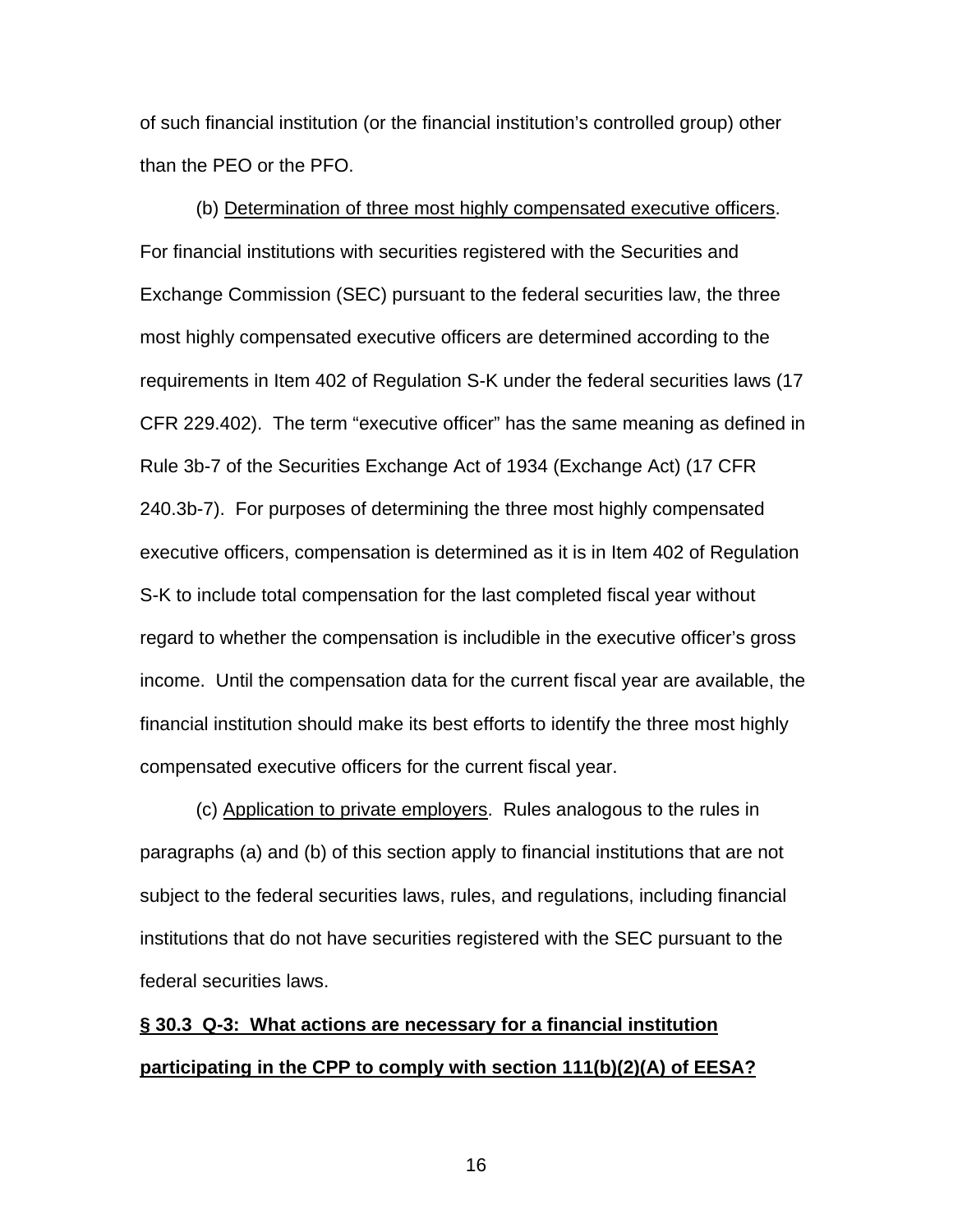In order to comply with section 111(b)(2)(A) of EESA for purposes of participation in the CPP, a financial institution must comply with the following rules: (1) promptly, and in no case more than 90 days, after the purchase under the CPP, the financial institution's compensation committee, or a committee acting in a similar capacity, must review the SEO incentive compensation arrangements with such financial institution's senior risk officers, or other personnel acting in a similar capacity, to ensure that the SEO incentive compensation arrangements do not encourage SEOs to take unnecessary and excessive risks that threaten the value of the financial institution; (2) thereafter, the compensation committee, or a committee acting in a similar capacity, must meet at least annually with senior risk officers, or individuals acting in a similar capacity, to discuss and review the relationship between the financial institution's risk management policies and practices and the SEO incentive compensation arrangements; and (3) the compensation committee, or a committee acting in a similar capacity, must certify that it has completed the reviews of the SEO incentive compensation arrangements required under (1) and (2) above. These rules apply while the Treasury holds an equity or debt position acquired under the CPP.

**§ 30.4 Q-4: How should the financial institution comply with the standard under Q-3 of this section that the compensation committee, or a committee acting in a similar capacity, review the SEO incentive compensation arrangements to ensure that the SEO incentive compensation**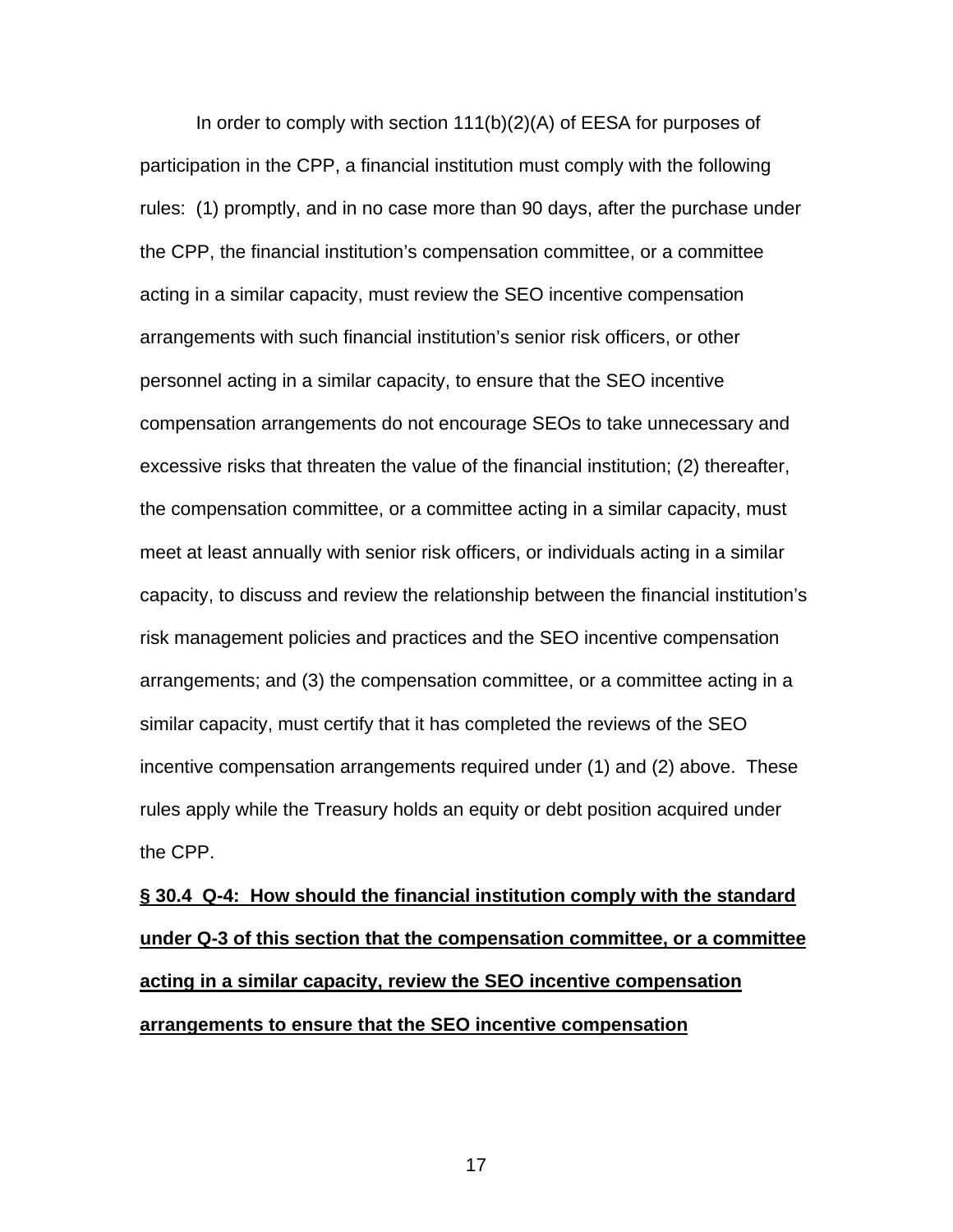### **arrangements do not encourage the SEOs to take unnecessary and excessive risks that threaten the value of the financial institution?**

Because each financial institution faces different material risks given the unique nature of its business and the markets in which it operates, the compensation committee, or a committee acting in a similar capacity, should discuss with the financial institution's senior risk officers, or other personnel acting in a similar capacity, the risks (including long-term as well as short-term risks) that such financial institution faces that could threaten the value of the financial institution. The compensation committee, or a committee acting in a similar capacity, should identify the features in the financial institution's SEO incentive compensation arrangements that could lead SEOs to take such risks. Any such features should be limited in order to ensure that the SEOs are not encouraged to take risks that are unnecessary or excessive.

# **§ 30.5 Q-5: How should the financial institution comply with the**

#### **certification requirements under Q-3 of this section?**

(a) Certification. The compensation committee, or a committee acting in a similar capacity, of the financial institution must provide the certifications required by § 30.3 (Q-3) stating that it has reviewed, with such financial institution's senior risk officers, the SEO incentive compensation arrangements to ensure that the incentive compensation arrangements do not encourage SEOs to take unnecessary and excessive risks. Providing a statement similar to the following and in the manner provided in subparagraphs (b) and (c) of this section, as applicable, would satisfy this standard: "The compensation committee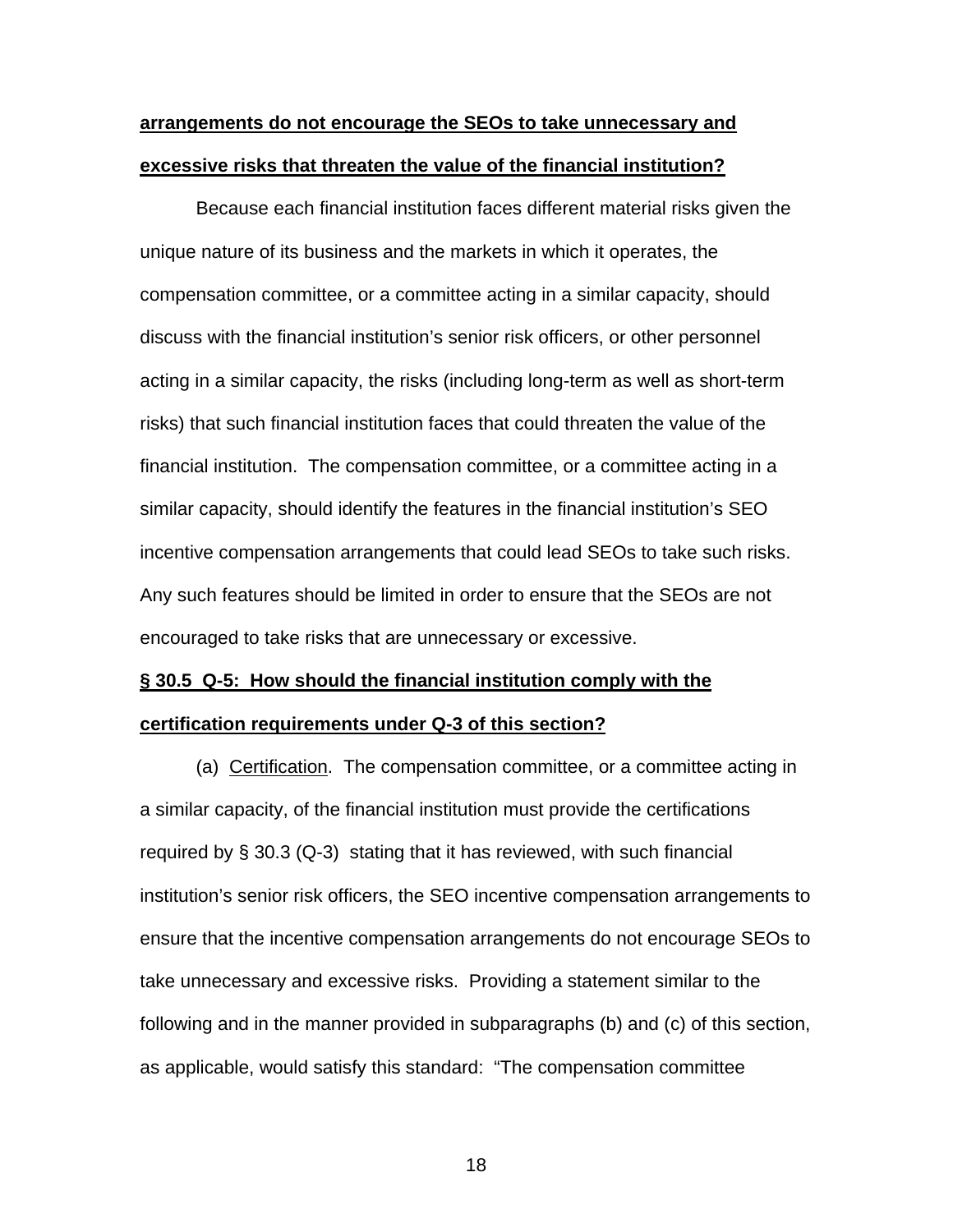certifies that it has reviewed with senior risk officers the SEO incentive compensation arrangements and has made reasonable efforts to ensure that such arrangements do not encourage SEOs to take unnecessary and excessive risks that threaten the value of the financial institution."

(b) Location. For financial institutions with securities registered with the SEC pursuant to the federal securities law, the compensation committee, or a committee acting in a similar capacity, should provide this certification in the Compensation Discussion and Analysis required pursuant to Item 402(b) of Regulation S-K under the federal securities laws (17 CFR 229.402).

(c) Application to private financial institutions. The rules provided in this section are also applicable to financial institutions that are not subject to the federal securities laws, rules, and regulations, including financial institutions that do not have securities registered with the SEC pursuant to the federal securities laws. A private financial institution should file the certification of the compensation committee, or a committee acting in a similar capacity, with its primary regulatory agency.

## **§ 30.6 Q-6: What actions are necessary for a financial institution participating in the CPP to comply with section 111(b)(2)(B) of EESA?**

In order to comply with section 111(b)(2)(B) of EESA for purposes of participation in the CPP, a financial institution must require that SEO bonus and incentive compensation paid during the period that the Treasury holds an equity or debt position acquired under the CPP are subject to recovery or "clawback" by the financial institution if the payments were based on materially inaccurate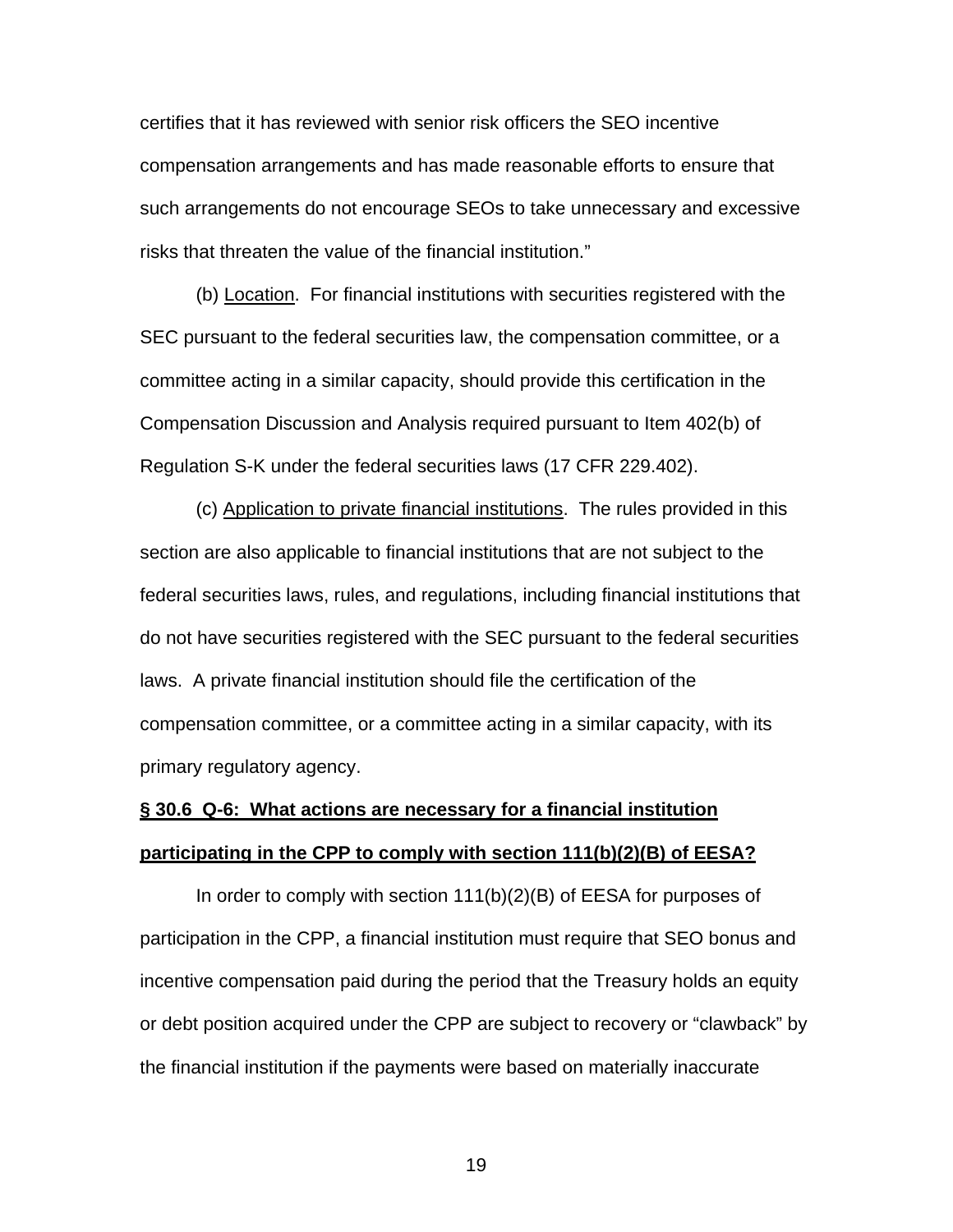financial statements or any other materially inaccurate performance metric criteria.

# **§ 30.7 Q-7: How do the standards under section 111(b)(2)(B) of EESA differ from section 304 of the Sarbanes-Oxley Act of 2002 (Sarbanes-Oxley) (Pub. Law No. 107-204)?**

Section 304 of Sarbanes-Oxley requires the forfeiture by a public company's chief executive officer and the chief financial officer of any bonus, incentive-based compensation, or equity-based compensation received and any profits from sales of the company's securities during the twelve-month period following a materially non-compliant financial report. Section 111(b)(2)(B) of EESA differs from section 304 of Sarbanes-Oxley in several ways. The standard under section 111(b)(2)(B) of EESA: applies to the three most highly compensated executive officers in addition to the PEO and the PFO; applies to both public and private financial institutions; is not exclusively triggered by an accounting restatement; does not limit the recovery period; and covers not only material inaccuracies relating to financial reporting but also material inaccuracies relating to other performance metrics used to award bonuses and incentive compensation.

## **§ 30.8 Q-8: What actions are necessary for a financial institution participating in the CPP to comply with section 111(b)(2)(C) of EESA?**

In order to comply with section 111(b)(2)(C) of EESA for purposes of participation in the CPP, a financial institution must prohibit any golden parachute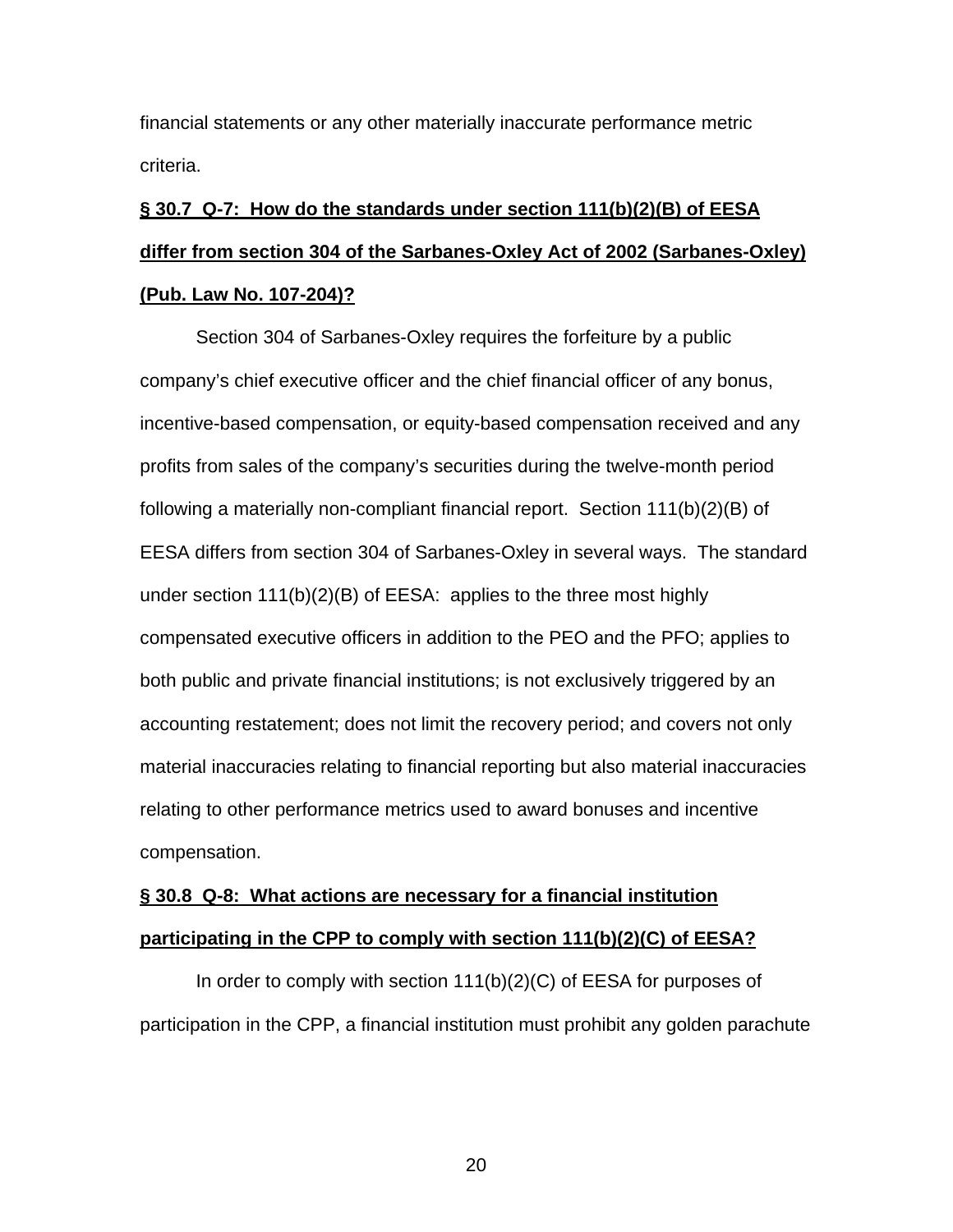payment to a SEO during the period the Treasury holds an equity or debt position acquired under the CPP.

# **§ 30.9 Q-9: What is a golden parachute payment under section 111(b) of EESA?**

(a) Definition. As provided under 26 U.S.C. 280G(e), a "golden parachute payment" means any payment in the nature of compensation to (or for the benefit of) a SEO made on account of an applicable severance from employment to the extent the aggregate present value of such payments equals or exceeds an amount equal to three times the SEO's base amount. The term "base amount" for a SEO has the meaning set forth in 26 U.S.C. 280G(b)(3) and 26 CFR 1.280G-1, Q&A-34, except that references to "change in ownership or control" are treated as referring to an "applicable severance from employment."

(b) Applicable severance from employment. (1) Definition. An applicable severance from employment means any SEO's severance from employment with the financial institution (i) by reason of involuntary termination of employment with the financial institution or with an entity that is treated as the same employer as the financial institution under § 30.1 (Q-1) of this part; or (ii) in connection with any bankruptcy filing, insolvency, or receivership of the financial institution or of an entity that is treated as the same employer as the financial institution under § 30.1 (Q-1) of this part.

(2) Involuntary termination. (i) An involuntary termination from employment means a termination from employment due to the independent exercise of the unilateral authority of the employer to terminate the SEO's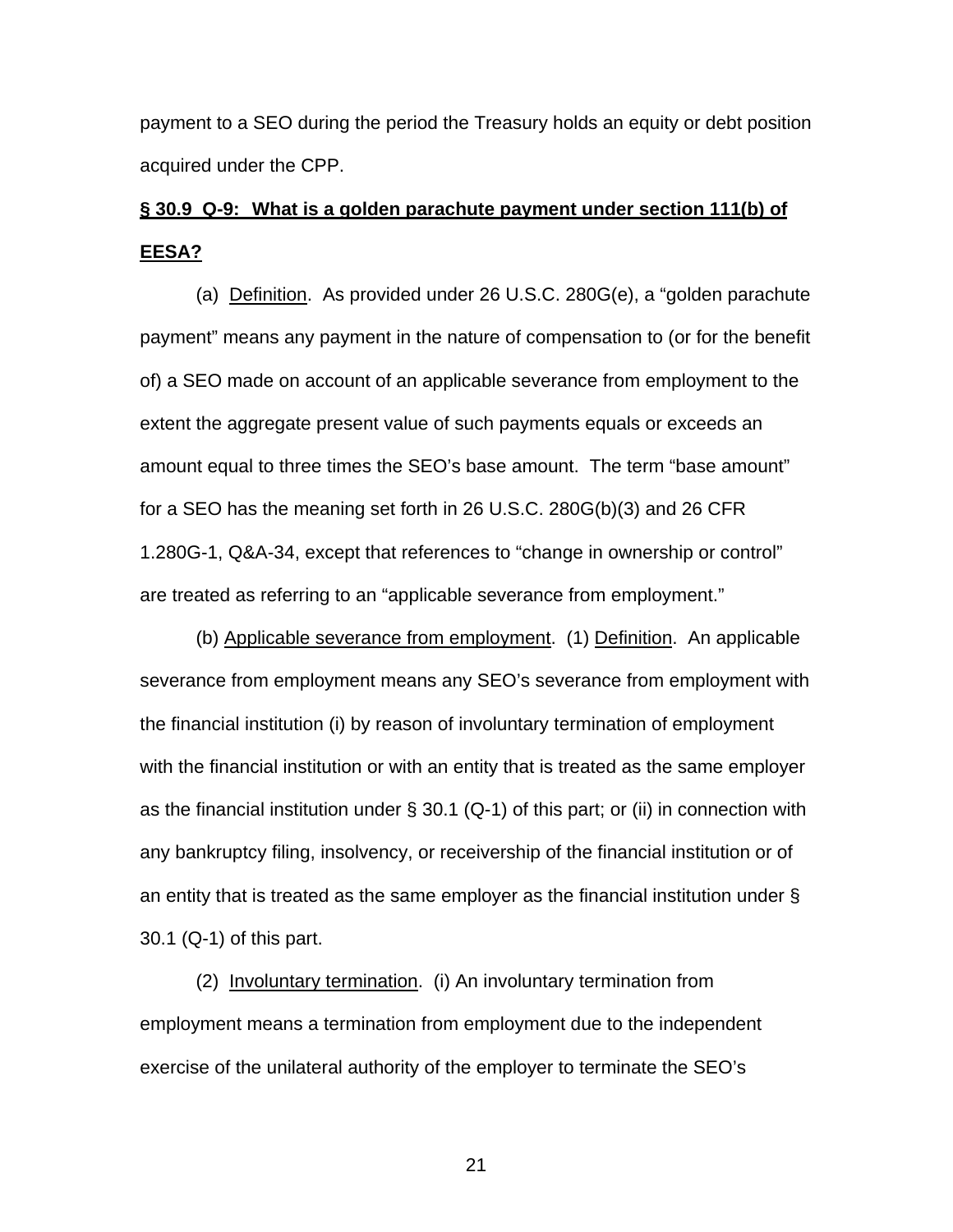services, other than due to the SEO's implicit or explicit request to terminate employment, where the SEO was willing and able to continue performing services. An involuntary termination from employment may include the financial institution's failure to renew a contract at the time such contract expires, provided that the SEO was willing and able to execute a new contract providing terms and conditions substantially similar to those in the expiring contract and to continue providing such services. In addition, a SEO's voluntary termination from employment constitutes an involuntary termination from employment if the termination from employment constitutes a termination for good reason due to a material negative change in the SEO's employment relationship. See 26 CFR 1.409A-1(n)(2).

(ii) A severance from employment by a SEO is by reason of involuntary termination even if the SEO has voluntarily terminated employment in any case where the facts and circumstances indicate that absent such voluntary termination the financial institution would have terminated the SEO's employment and the SEO had knowledge that he or she would be so terminated.

(c) Payments on account of an applicable severance from employment. (1) Definition. A payment on account of an applicable severance from employment means a payment that would not have been payable if no applicable severance from employment had occurred (including amounts that would otherwise have been forfeited if no applicable severance from employment had occurred) and amounts that are accelerated on account of the applicable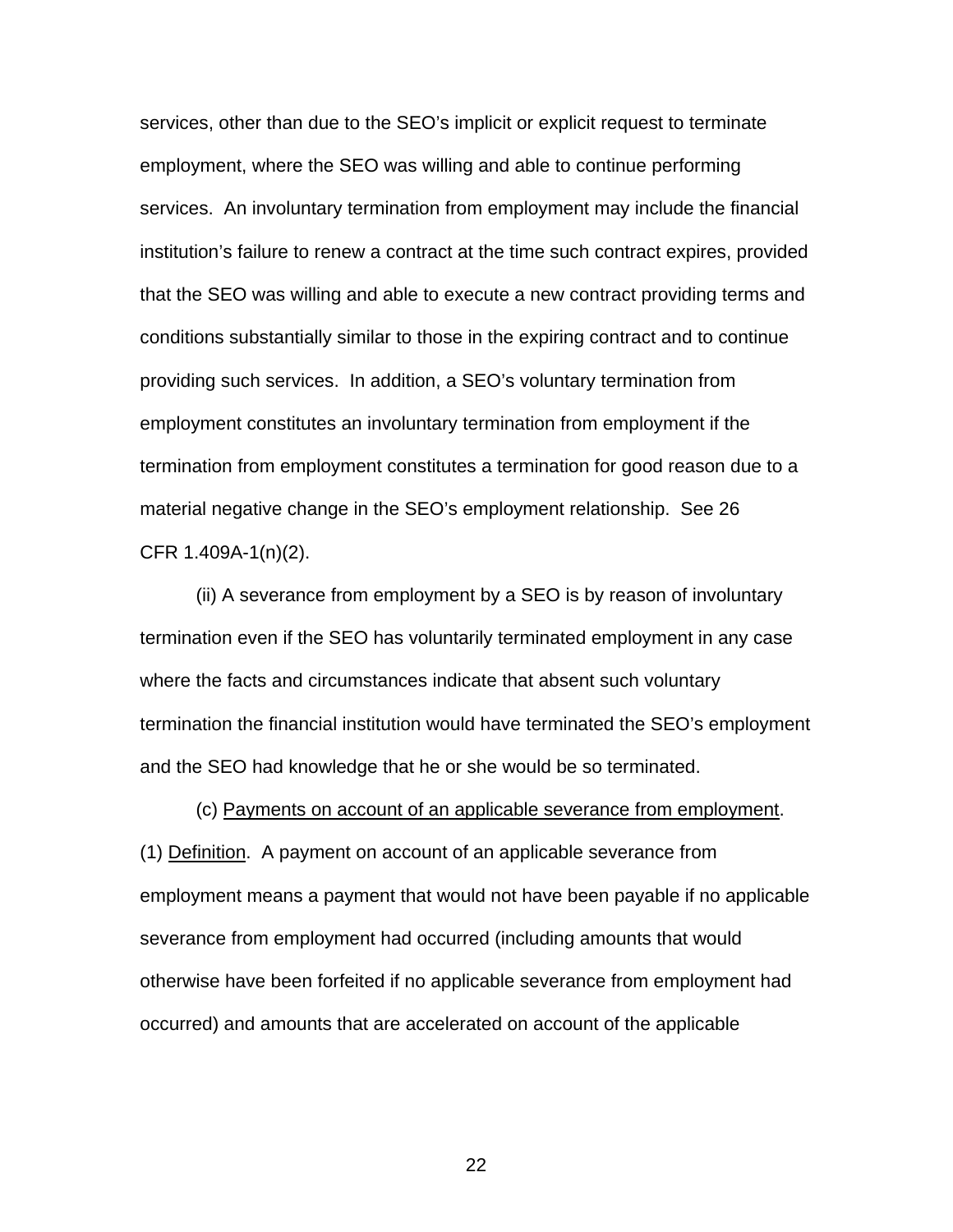severance from employment. See 26 CFR 1.280G-1, Q&A-24(b), for rules regarding the determination of the amount that is on account of an acceleration.

(2) Excluded amounts. Payments on account of an applicable severance from employment do not include amounts paid to a SEO under a tax qualified retirement plan.

# **§ 30.10 Q-10: Are there other conditions that are required under the executive compensation and corporate governance standards in section 111(b)(1) of EESA?**

The financial institution must agree, as a condition to participate in the CPP, that no deduction will be claimed for federal income tax purposes for remuneration that would not be deductible if 26 U.S.C. 162(m)(5) were to apply to the financial institution. For this purpose, during the period that the Treasury holds an equity or debt position in the financial institution acquired under the CPP: (i) the financial institution (including entities in its controlled group) is treated as an "applicable employer," (ii) its SEOs are treated as "covered executives," and (iii) any taxable year that includes any portion of that period is treated as an "applicable taxable year," each as defined in 26 U.S.C. 162(m)(5), except that the dollar limitation and the remuneration for the taxable year are prorated for the portion of the taxable year that the Treasury holds an equity or debt position in the financial institution under the CPP.

# **§ 30.11 Q-11: How does section 111(b) of EESA operate in connection with an acquisition, merger, or reorganization?**